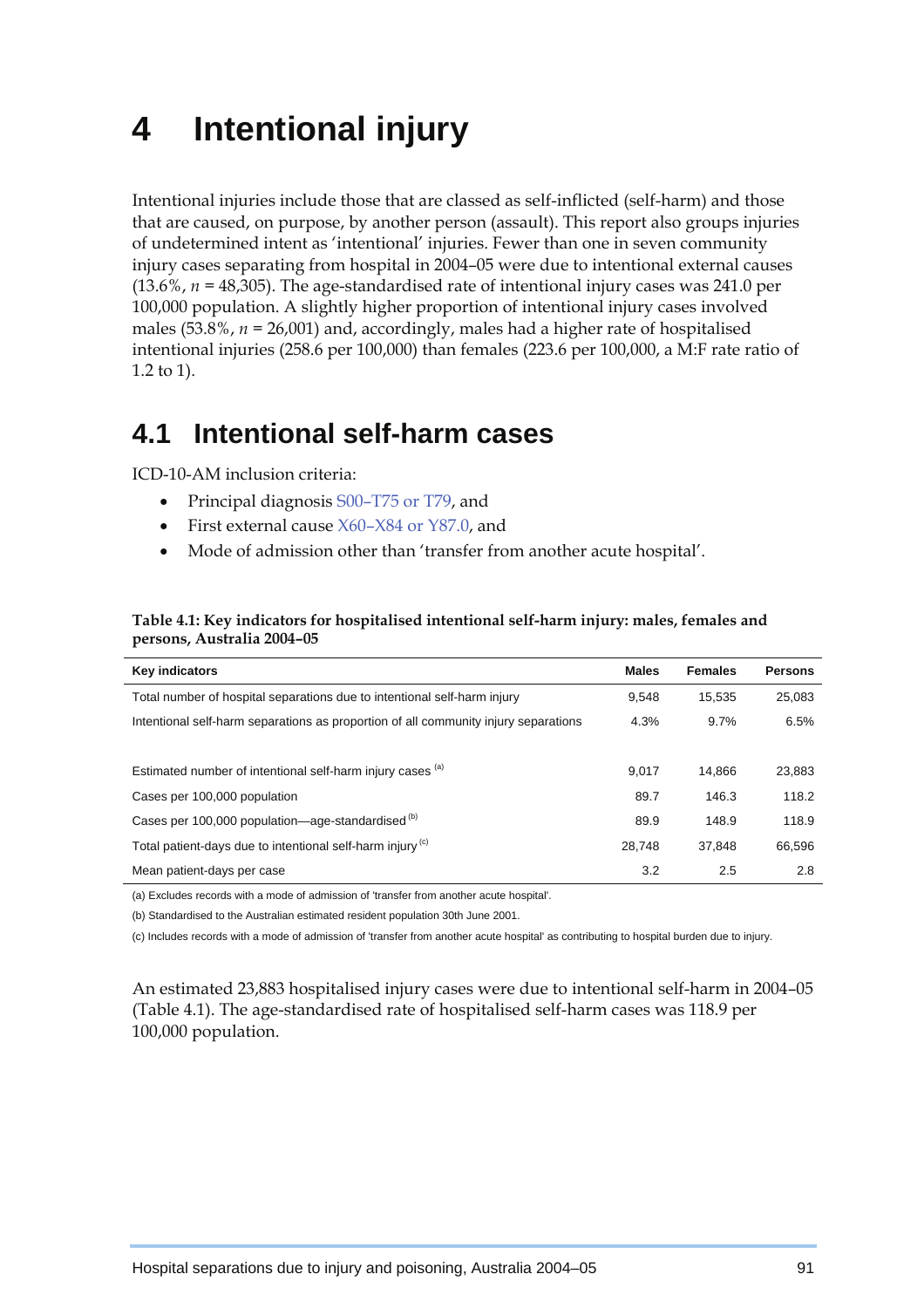#### **Self-harm—age and sex**

Unlike most other types of hospitalised community injury, a higher proportion of intentional self-harm cases involved females (62.2%, *n =* 14,866). Accordingly, females had a higher age-standardised rate of self-harm injuries (148.9 per 100,000 population) than males (89.9 per 100,000). The highest age-specific rate for cases of hospitalised self-harm was 431.1 per 100,000 population for females aged 15–19 years and this was a much higher rate than observed for either females 10–14 years or 20–24 years (Figure 4.1). On the other hand, rates of hospitalised self-harm were highest for males aged 25–29 years (178.7 per 100,000), but this rate was not that much higher than observed for males a little younger or a little older. Rates of hospitalised self harm for females were significantly higher than those for males between the ages of 10–59 years.



#### **Self-harm—external cause**

Three specific external cause codes, X60, X61 and X78, accounted for three-quarters of all hospitalised self-harm cases in 2004–05 (77.9%, *n =* 18,613). Nearly half of all hospitalised self-harm cases (45.8%, *n =* 10,931) were due to self-poisoning by antiepileptic, sedativehypnotic, anti-parkinsonism or psychotropic drugs (X61, e.g. antidepressants, barbiturates and tranquilisers). The group of drugs (external cause X41) was also the leading cause of cases of hospitalised accidental poisoning by pharmaceuticals (see previous section). A slightly higher proportion of female self-harm cases involved antiepileptic, sedativehypnotic, anti-parkinsonism or psychotropic drugs (47.6%) than male cases (42.7%, Table 4.2). X61 was the most frequent external cause code assigned to self-harm cases for all age groups other than for children aged 0–14 years.

Self-poisoning by non-opioid analgesics, antipyretics and anti-rheumatics (X60, 19.2%) was the second most common cause attributed to hospitalised self-harm cases. Self-harm due to these drugs was far more common for females than for males (23.5% of cases vs. 12.3%, respectively) and this was the leading cause of cases involving children aged 0–14 years.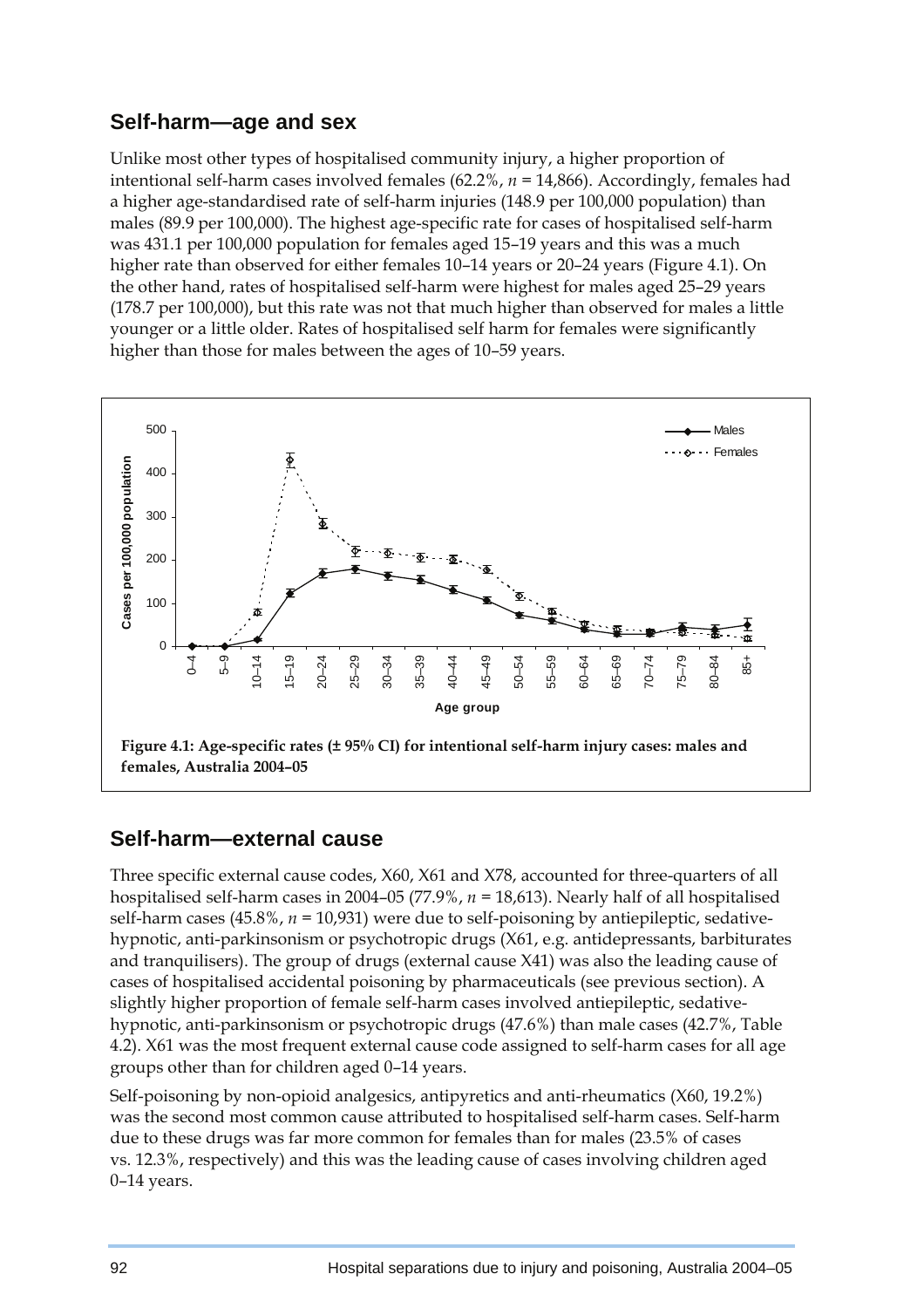The third most common first external cause for self-harm cases was self-harm by sharp object (X78), accounting for 12.9% of all self-harm cases requiring hospitalisation. For cases of this type, however, cases involving males were proportionately more common than cases involving females (16.4% of male self-harm cases vs. 10.8% for females). Markedly higher proportions of self-harm cases for males were also attributed to selfpoisoning by other gases and vapours (e.g. vehicle exhaust) and hanging than for cases involving females.

| <b>External cause</b>                                                                                                       | <b>Males</b>  | <b>Females</b> | <b>Persons</b> |
|-----------------------------------------------------------------------------------------------------------------------------|---------------|----------------|----------------|
| Self-poisoning: non-opioid analgesics, antipyretics & anti-<br>rheumatics (X60)                                             | 1,105 (12.3%) | 3,490 (23.5%)  | 4,595 (19.2%)  |
| Self-poisoning: antiepileptic, sedative-hypnotic, anti-parkinsonism &<br>psychotropic drugs, not elsewhere classified (X61) | 3,854 (42.7%) | 7,077 (47.6%)  | 10,931 (45.8%) |
| Self-poisoning: narcotics & psychodysleptics [hallucinogens], not<br>elsewhere classified (X62)                             | 534 (5.9%)    | 641 (4.3%)     | 1,175 (4.9%)   |
| Self-poisoning: other drugs acting on the autonomic nervous<br>system (X63)                                                 | 105 (1.2%)    | 133 (0.9%)     | 238 (1.0%)     |
| Self-poisoning: other & unspecified drugs, medicaments &<br>biological substances (X64)                                     | 596 (6.6%)    | 1,033 (6.9%)   | 1,629 (6.8%)   |
| Self-poisoning: alcohol (X65)                                                                                               | 130 (1.4%)    | 182 (1.2%)     | 312 (1.3%)     |
| Self-poisoning: organic solvents & halogenated hydrocarbons &<br>their vapours (X66)                                        | $30(0.3\%)$   | 27 (0.2%)      | 57 (0.2%)      |
| Self-poisoning: other gases & vapours (X67)                                                                                 | 287 (3.2%)    | 106 (0.7%)     | 393 (1.6%)     |
| Self-poisoning: pesticides (X68)                                                                                            | 81 (0.9%)     | 43 (0.3%)      | 124 (0.5%)     |
| Self-poisoning: other & unspecified chemicals & noxious<br>substances (X69)                                                 | 120 (1.3%)    | 161 (1.1%)     | 281 (1.2%)     |
| Self-harm by hanging, strangulation & suffocation (X70)                                                                     | 306 (3.4%)    | 128 (0.9%)     | 434 (1.8%)     |
| Self-harm by drowning & submersion (X71)                                                                                    | $9(0.1\%)$    | $13(0.1\%)$    | 22 (0.1%)      |
| Self-harm by smoke, fire & flames (X76)                                                                                     | 35 (0.4%)     | 25 (0.2%)      | 60 (0.3%)      |
| Self-harm by sharp object (X78)                                                                                             | 1,480 (16.4%) | 1,607 (10.8%)  | 3,087 (12.9%)  |
| Self-harm by blunt object (X79)                                                                                             | $32(0.4\%)$   | $7(0.0\%)$     | 39 (0.2%)      |
| Self-harm by jumping from a high place (X80)                                                                                | 56 (0.6%)     | 41 (0.3%)      | 97 (0.4%)      |
| Self-harm by jumping or lying before moving object (X81)                                                                    | 37 (0.4%)     | 23 (0.2%)      | 60 (0.3%)      |
| Self-harm by crashing of motor vehicle (X82)                                                                                | 32 (0.4%)     | 22 (0.1%)      | 54 (0.2%)      |
| Self-harm by other specified means (X83)                                                                                    | 107 (1.2%)    | 57 (0.4%)      | 164 (0.7%)     |
| Self-harm by unspecified mean (X84)                                                                                         | 27 (0.3%)     | 37 (0.2%)      | 64 (0.3%)      |
| Other self-harm (X72-X75, X77 & Y87)                                                                                        | 54 (0.6%)     | 13 (0.1%)      | 67 (0.3%)      |
| Total                                                                                                                       | 9,017         | 14,866         | 23,883         |

**Table 4.2: First external cause for intentional self-harm cases: males, females and persons, Australia 2004–05** 

## **Self-harm—place and activity**

Sixty per cent of all hospitalised intentional self-harm cases in 2004–05 occurred in the home (59.5%, *n =* 14,214). A further 31.4% of cases had 'unspecified' recorded as the place of occurrence. Together, these place categories accounted for more than nine in ten hospitalised cases.

A slightly higher proportion of intentional self-harm cases involving females (62.3%) were reported to have occurred in the home than for cases involving males (55.0%, Table 4.3).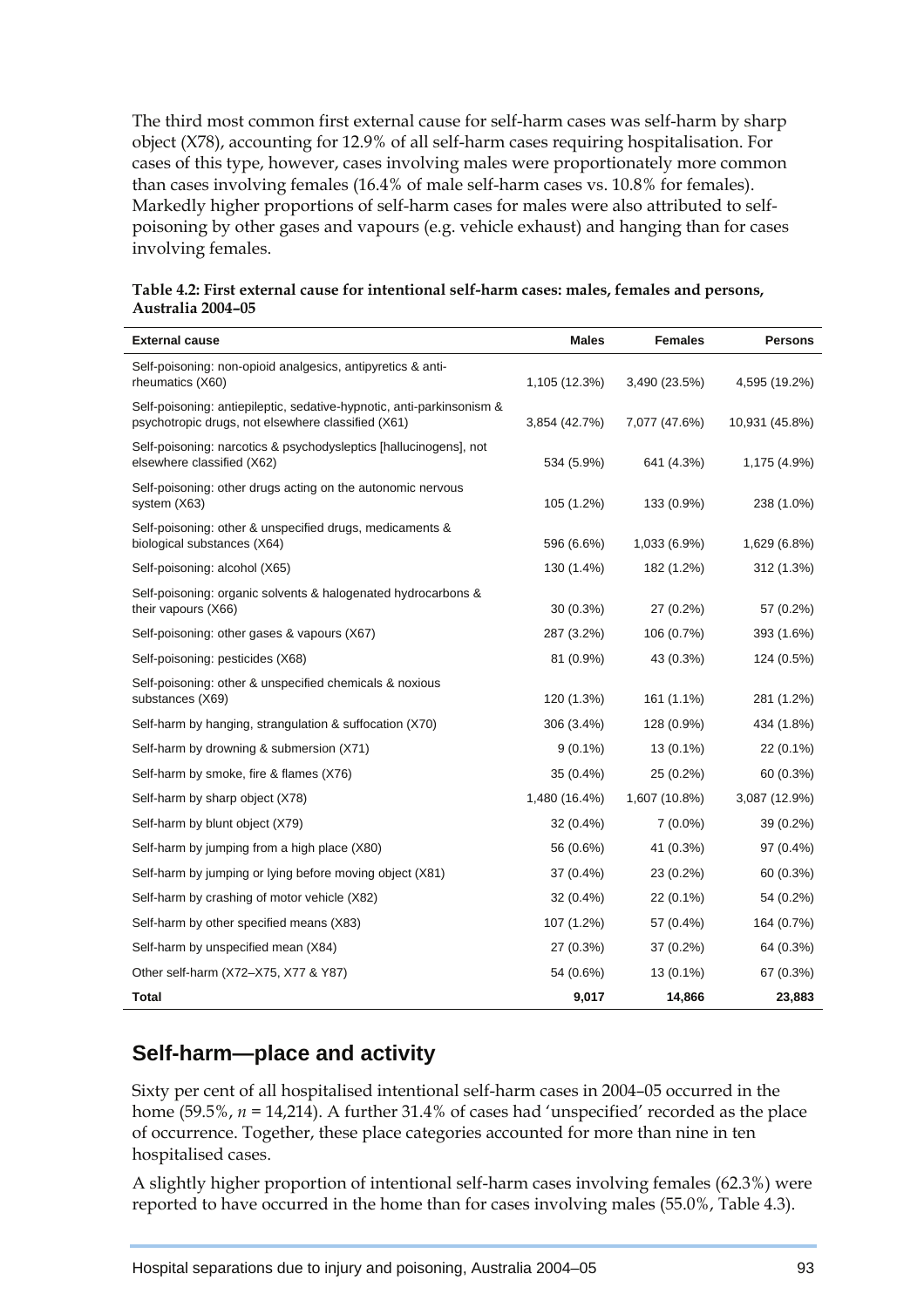Conversely, a higher proportion of cases involving males had an unspecified place of occurrence reported (34.1%) than for cases involving females (29.8%). Only small proportions of cases for both males and females were reported to have occurred in other specified places.

Similarly, nearly three-quarters of hospitalised intentional self-harm cases in 2004–05 were reported to have occurred while engaged in 'other specified activities', for which no further detail is available  $(72.6\%$ , Table 4.4). A further 26.7% of cases  $(n = 6,385)$  had 'unspecified activity' recorded for the incident or did not have any activity code recorded. This pattern of activity coding was similar for both males and females and was not entirely surprising given the type of injury.

| <b>Place of occurrence</b>                               | <b>Males</b>  | <b>Females</b> | <b>Persons</b> |
|----------------------------------------------------------|---------------|----------------|----------------|
| Home                                                     | 4,955 (55.0%) | 9,259(62.3%)   | 14,214 (59.5%) |
| Residential institution                                  | 155 (1.7%)    | 138 (0.9%)     | 293 (1.2%)     |
| School                                                   | 20 (0.2%)     | $90(0.6\%)$    | 110 (0.5%)     |
| Health service area                                      | 181 (2.0%)    | 375 (2.5%)     | 556 (2.3%)     |
| Other specified institution & public administrative area | 24 (0.3%)     | 36 (0.2%)      | 60 (0.3%)      |
| Sports & athletics area                                  | $8(0.1\%)$    | $7(0.0\%)$     | 15 (0.1%)      |
| Street & highway                                         | 191 (2.1%)    | 105 (0.7%)     | 296 (1.2%)     |
| Trade & service area                                     | 154 (1.7%)    | 158 (1.1%)     | 312 (1.3%)     |
| Industrial & construction area                           | $7(0.1\%)$    | $8(0.1\%)$     | 15 (0.1%)      |
| Other specified place of occurrence                      | 225 (2.5%)    | 238 (1.6%)     | 463 (1.9%)     |
| Unspecified place of occurrence                          | 3,079 (34.1%) | 4,423 (29.8%)  | 7,502 (31.4%)  |
| Place not reported/not applicable                        | 18 (0.2%)     | 29 (0.2%)      | 47 (0.2%)      |
| <b>Total</b>                                             | 9,017         | 14,866         | 23,883         |

#### **Table 4.3: Place of occurrence for intentional self-harm cases: males, females and persons, Australia 2004–05**

#### **Table 4.4: Activity at time of occurrence for intentional self-harm cases: males, females and persons, Australia 2004–05**

| Activity                              | <b>Males</b>  | <b>Females</b> | <b>Persons</b> |
|---------------------------------------|---------------|----------------|----------------|
| While engaged in sport                | $*(0.1\%)$    | $*(0.0\%)$     | $9(0.0\%)$     |
| While engaged in leisure              | 24 (0.3%)     | 20 (0.1%)      | 44 (0.2%)      |
| While working for income              | 17 (0.2%)     | 14 (0.1%)      | $31(0.1\%)$    |
| While engaged in other types of work  | $*(0.0\%)$    | $*(0.1\%)$     | $15(0.1\%)$    |
| While resting, sleeping, eating, etc. | 17 (0.2%)     | $39(0.3\%)$    | 56 (0.2%)      |
| Other specified activity              | 6,578 (73.0%) | 10,765 (72.4%) | 17,343 (72.6%) |
| Unspecified activity                  | 2,342 (26.0%) | 3,940 (26.5%)  | 6,282 (26.3%)  |
| Activity not reported/not applicable  | $30(0.3\%)$   | 73 (0.5%)      | 103 (0.4%)     |
| Total                                 | 9,017         | 14,866         | 23,883         |

\* Small cell counts have been suppressed.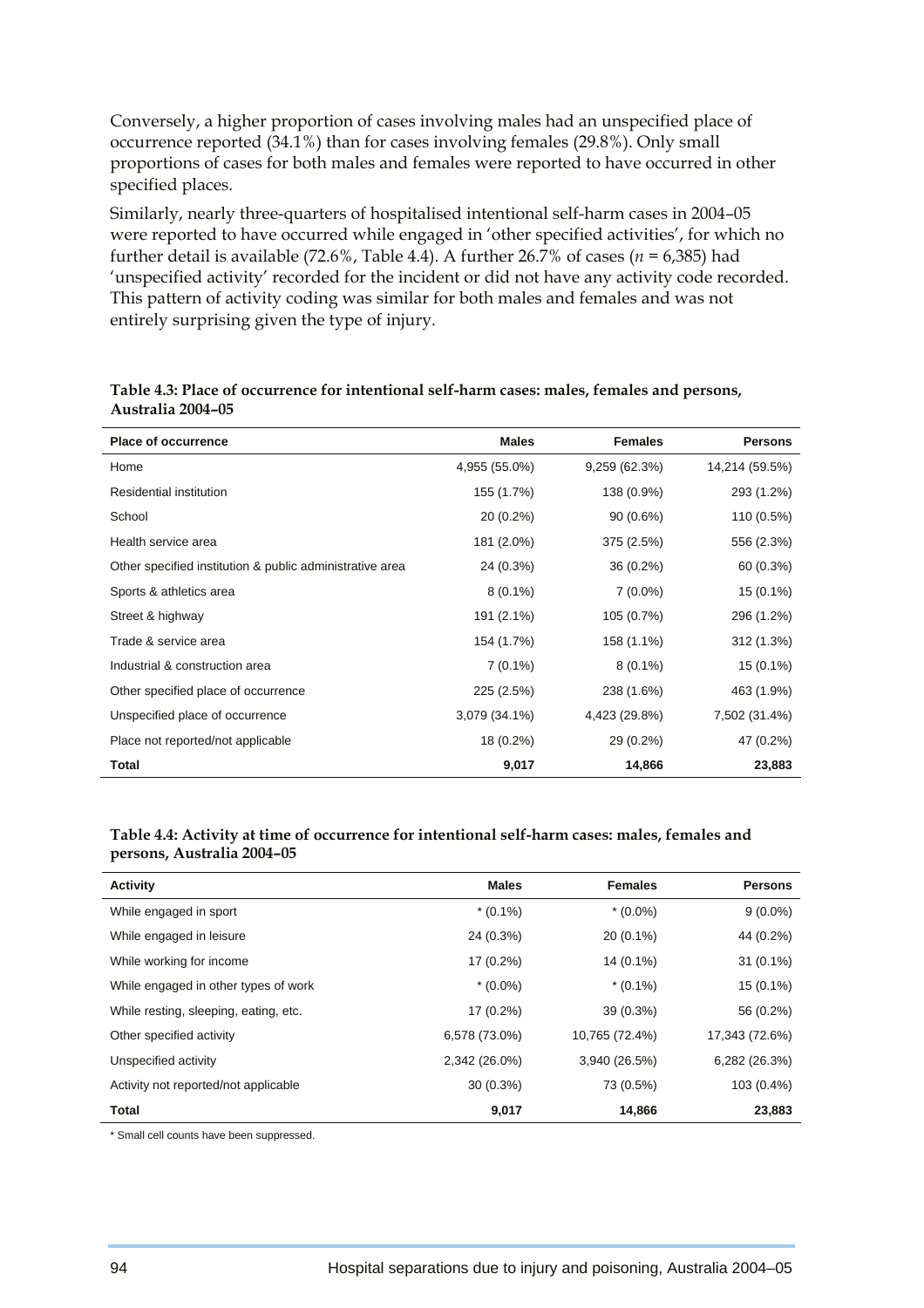## **Self-harm—principal diagnosis**

Nearly eight in ten hospitalised self-harm cases in 2004–05 were assigned principal diagnosis codes for poisoning by drugs, medicaments and biological substances (78.0%, *n =* 18,636). This is congruent with the previous analysis of external cause for self-harm cases, which found that 82.6% of cases were due to some form of self-poisoning. A substantially higher proportion of cases involving females had principal diagnoses of this type (83.6%) than cases involving males (68.9%, Table 4.5). Poisoning by drugs, medicaments and biological substances was also the most common principal diagnosis for self-harm cases for every age group.

Similarly, the majority of injuries resulting from intentional self-harm cases were described as being poisoning/toxic effects in nature (82.5%, Table 4.6). One in ten hospitalised intentional self-harm cases were open wounds (10.2%) and unlike most other types of community injuries, fractures accounted for less than one per cent of self-harm cases (0.9%). Injuries of a specific physical nature (e.g. open wounds, fractures, muscle or tendon damage) were proportionately more common for males.

Given the predominance of poisoning as the first external cause and/or principal diagnosis for hospitalised intentional self harm, it is not surprising that the majority of cases were described as being 'other injuries not specified by body region' (84.9%, *n =* 20,281). A further ten per cent of cases were described as injuries to the shoulder and upper limb  $(10.0\%, n = 2,400).$ 

| <b>Principal diagnosis</b>                                  | <b>Males</b>  | <b>Females</b> | <b>Persons</b> |
|-------------------------------------------------------------|---------------|----------------|----------------|
| Injuries to the head                                        | 171 (1.9%)    | 71 (0.5%)      | 242 (1.0%)     |
| Injuries to the neck                                        | 179 (2.0%)    | 90 (0.6%)      | 269 (1.1%)     |
| Injuries to the thorax                                      | 91 (1.0%)     | 41 (0.3%)      | 132 (0.6%)     |
| Injuries to the abdomen, lower back, lumbar spine & pelvis  | 186 (2.1%)    | 127 (0.9%)     | 313 (1.3%)     |
| Injuries to the shoulder & upper arm                        | 44 (0.5%)     | 29 (0.2%)      | 73 (0.3%)      |
| Injuries to the elbow & forearm                             | 399 (4.4%)    | 512 (3.4%)     | 911 (3.8%)     |
| Injuries to the wrist & hand                                | 669 (7.4%)    | 747 (5.0%)     | 1,416 (5.9%)   |
| Injuries to the hip & thigh                                 | 36 (0.4%)     | 66 (0.4%)      | 102 (0.4%)     |
| Injuries to the knee & lower leg                            | 58 (0.6%)     | 51 (0.3%)      | 109 (0.5%)     |
| Injuries to the ankle & foot                                | 25 (0.3%)     | $10(0.1\%)$    | $35(0.1\%)$    |
| Injuries involving multiple body regions                    | 13 (0.1%)     | $21(0.1\%)$    | 34 (0.1%)      |
| Injuries to unspecified parts of trunk, limb or body region | 38 (0.4%)     | 49 (0.3%)      | 87 (0.4%)      |
| <b>Burns</b>                                                | 56 (0.6%)     | 50 (0.3%)      | 106 (0.4%)     |
| Poisoning by drugs, medicaments & biological substances     | 6,210 (68.9%) | 12,426 (83.6%) | 18,636 (78.0%) |
| Toxic effects of non-medical substances                     | 622 (6.9%)    | 456 (3.1%)     | 1,078 (4.5%)   |
| Other & unspecified effects of ext causes                   | 201 (2.2%)    | 109 (0.7%)     | 310 (1.3%)     |
| Certain early complications of trauma                       | $10(0.1\%)$   | $8(0.1\%)$     | 18 (0.1%)      |
| Total *                                                     | 9,017         | 14,866         | 23,883         |

#### **Table 4.5: Principal diagnosis for intentional self-harm cases: males, females and persons, Australia 2004–05**

\* Totals include 12 cases from categories too small to publish.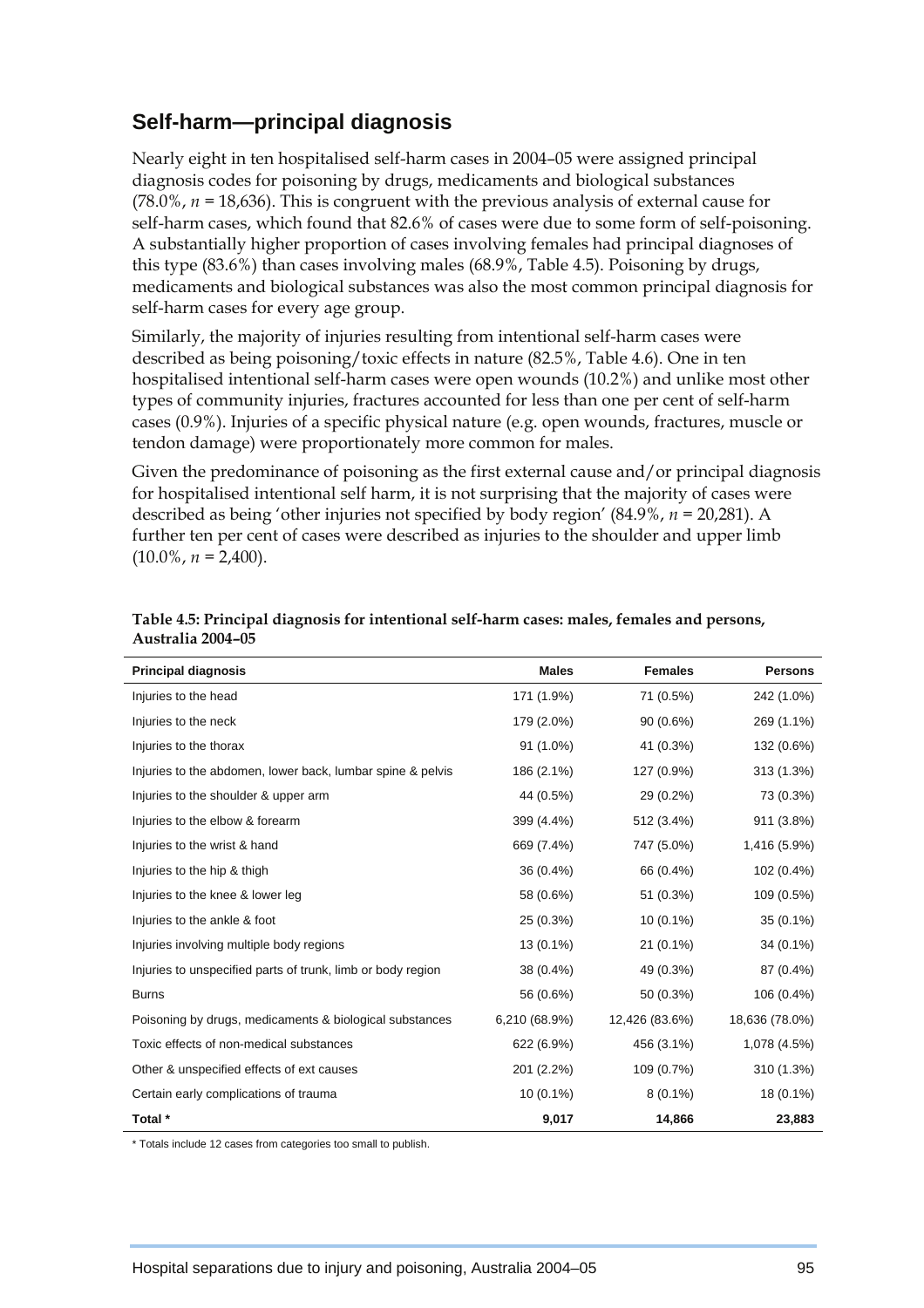| Nature of injury                                    | <b>Males</b>  | <b>Females</b> | <b>Persons</b> |
|-----------------------------------------------------|---------------|----------------|----------------|
| Superficial (excluding eye)                         | 135 (1.5%)    | 131 (0.9%)     | 266 (1.1%)     |
| Open wound (excluding eye)                          | 1,108 (12.3%) | 1,340 (9.0%)   | 2,448 (10.2%)  |
| Fracture (excluding tooth)                          | 145 (1.6%)    | $61(0.4\%)$    | 206 (0.9%)     |
| Dislocation                                         | $*(0.0\%)$    | $*(0.0\%)$     | $7(0.0\%)$     |
| Nerve (including spinal cord; excluding brain)      | 52 (0.6%)     | 33 (0.2%)      | 85 (0.4%)      |
| Blood vessel                                        | 89 (1.0%)     | 26 (0.2%)      | 115 (0.5%)     |
| Muscle/tendon                                       | 147 (1.6%)    | 99 (0.7%)      | 246 (1.0%)     |
| Amputation (including partial)                      | $*(0.1\%)$    | $*(0.0\%)$     | $15(0.1\%)$    |
| Internal organ                                      | 89 (1.0%)     | $31(0.2\%)$    | 120 (0.5%)     |
| Burn/corrosion (excluding eye)                      | 56 (0.6%)     | 50 (0.3%)      | 106 (0.4%)     |
| Eye injury (excluding foreign body in external eye) | $*(0.0\%)$    | $*(0.0\%)$     | $5(0.0\%)$     |
| Foreign body: aliment tract                         | $*(0.1\%)$    | $*(0.0\%)$     | $12(0.1\%)$    |
| Intracranial (including concussion)                 | 50 (0.6%)     | 23 (0.2%)      | 73 (0.3%)      |
| Drowning, immersion                                 | $5(0.1\%)$    | 14 (0.1%)      | 19 (0.1%)      |
| Asphyxia/threat to breathing                        | 181 (2.0%)    | 89 (0.6%)      | 270 (1.1%)     |
| Poison/toxic effect (excluding bite)                | 6,832 (75.8%) | 12,882 (86.7%) | 19,714 (82.5%) |
| Other specified nature of injury                    | 35 (0.4%)     | 21 (0.1%)      | 56 (0.2%)      |
| Unspecified nature of injury                        | 60 (0.7%)     | 47 (0.3%)      | 107 (0.4%)     |
| Injuries of more than one nature                    | $*(0.0\%)$    | $*(0.0\%)$     | $5(0.0\%)$     |
| Total $†$                                           | 9,017         | 14,866         | 23,883         |

|                            | Table 4.6: Nature of injury diagnosis for intentional self-harm cases: males, females and |  |
|----------------------------|-------------------------------------------------------------------------------------------|--|
| persons, Australia 2004–05 |                                                                                           |  |

\* Small cell counts have been suppressed.

† Totals include 8 cases from categories too small to publish.

## **Self-harm—length of stay**

The total number of patient-days attributed to hospitalised cases of intentional self-harm in 2004–05 was 66,596 (4.7% of all patient-days due to community injuries in this year). Three in ten intentional self-harm hospital separations in 2004–05 were discharged on the same day as admitted  $(30.3\%, n = 7.611)$  and, including these same-day separations, most separations for self-harm injuries (69.2%, *n =* 17,363) had a length of stay of only one day. The longest lengths of stay for intentional self-harm separations were in excess of 100 days (*n =* 22, 0.1%).

The mean length of stay per self-harm case was 2.8 days. Cases involving males had a slightly longer mean length of stay (3.2 days) than cases involving females (2.5 days). This is most likely related to the higher proportions of non-poisoning cases for males; the mean length of stay for all self-poisoning cases was 2.5 days while the mean length of stay for other forms of self-harm was 4.0 days. As for most other types of injuries, mean lengths of stay for intentional self-harm cases increased with age (Figure 4.2).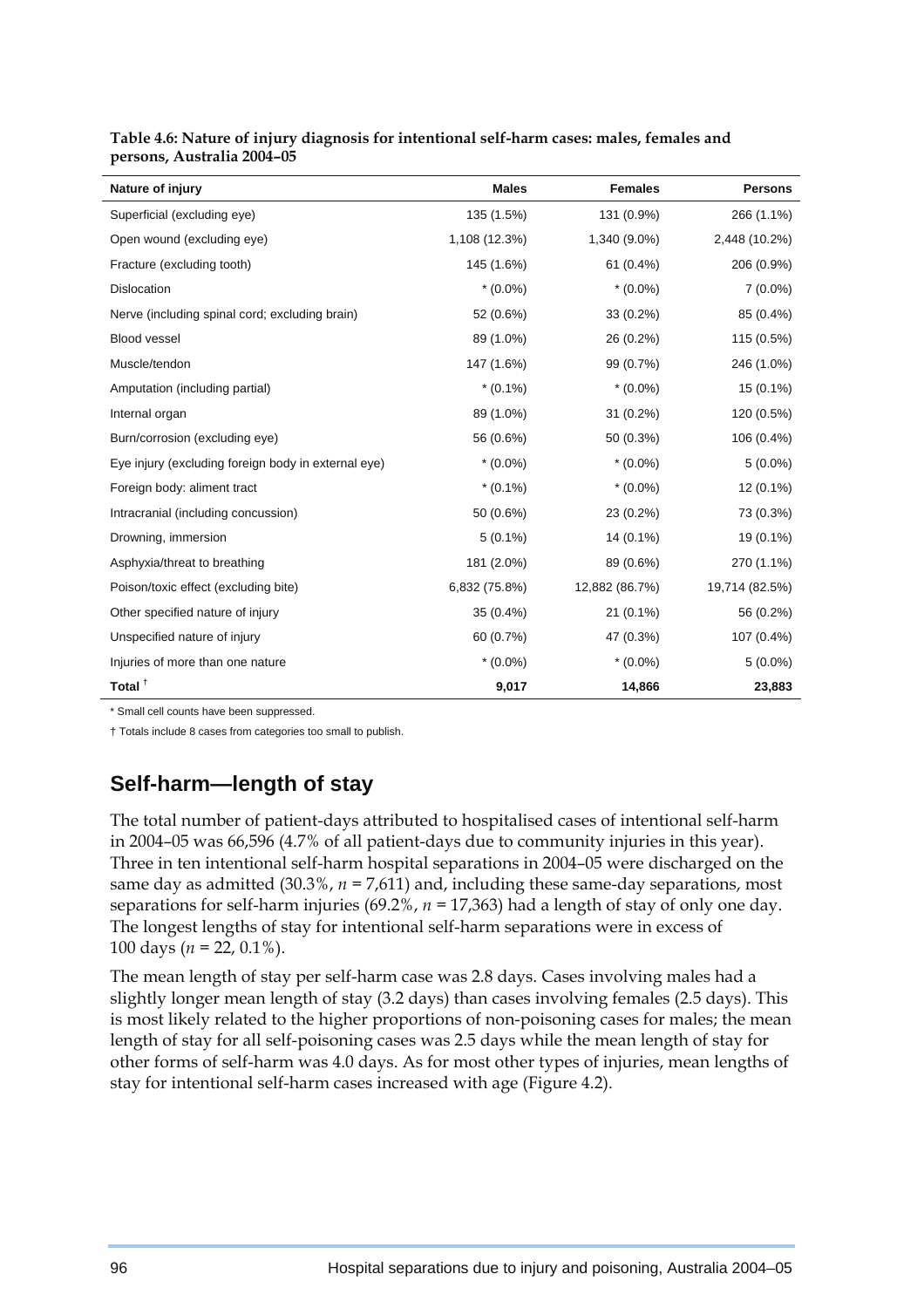

#### **Self-harm—state of usual residence**

Age-standardised rates of hospitalised intentional self-harm in 2004–05 varied considerably according to the person's state of usual residence. The highest rates of selfharm were observed for residents of Tasmania (158.6 per 100,000 persons) and South Australia (153.3 per 100,000). The rates were statistically similar to each other, but significantly higher than those for other jurisdictions. Unlike many other types of hospitalised community injury cases, age-standardised rates of intentional self-harm involving residents of the Northern Territory were not significantly higher than either those of other jurisdictions or the overall national rate.

Rates of self harm for males and females showed a similar distribution (Figure 4.3) and for all but residents of the Northern Territory, rates for females were significantly higher than those for males.

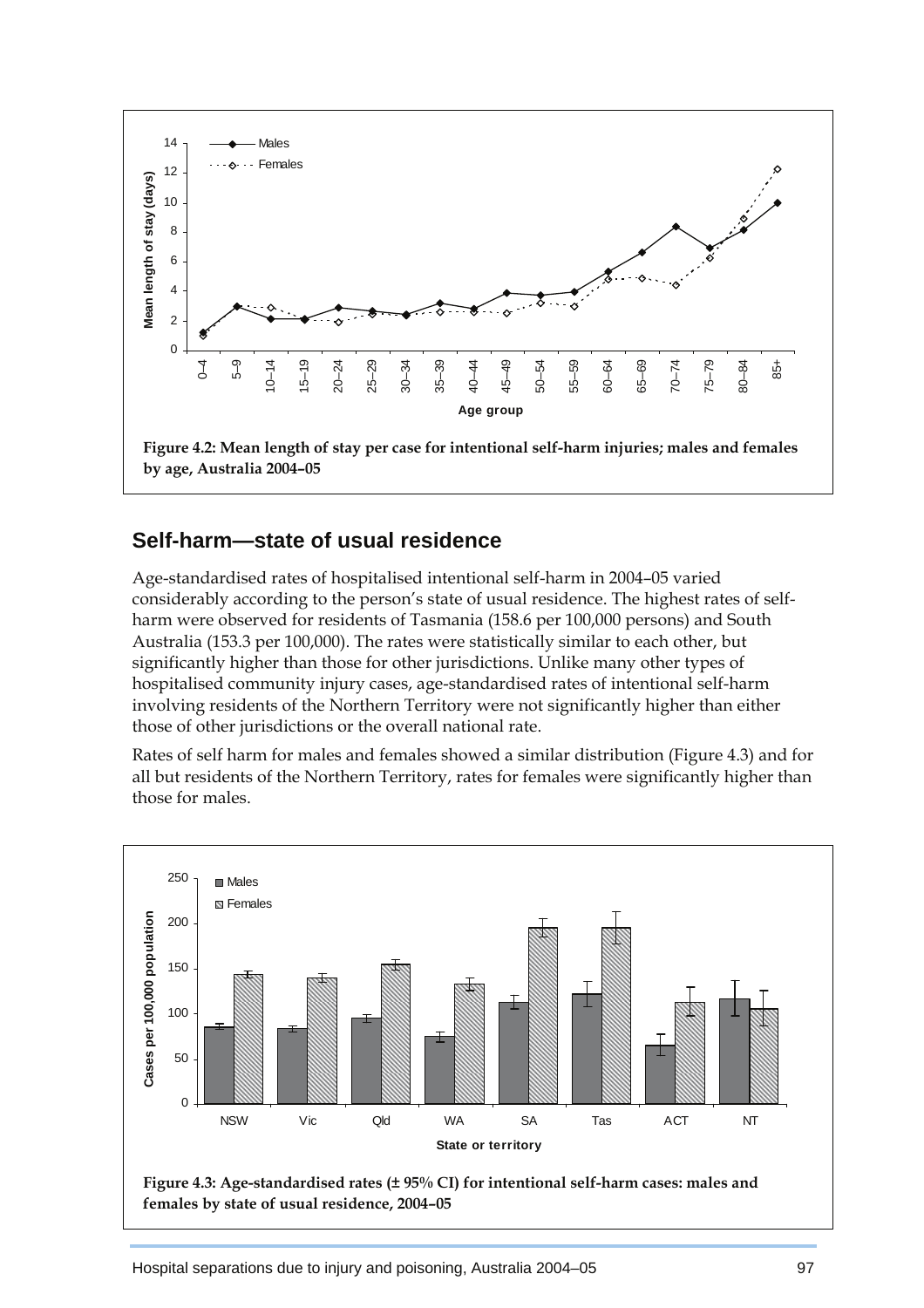#### **Self-harm—remoteness of usual residence**

Age-standardised rates of intentional self-harm according to the remoteness of the person's place of usual residence did not present the pattern common to many other types of community injury cases (i.e. lowest for residents of Australia's Major cities and highest for residents of Australia's most remote areas). Instead, the lowest rates of hospitalised self-harm cases in 2004–05 were observed for Remote Australia (98.2 per 100,000 population) and this was so for both males and females resident in this region (Figure 4.4). The highest rate of self-harm cases was reported for residents of Australia's Very remote areas, however (150.8 per 100,000). The difference in rates between Remote and Very remote Australia was significant for both males and females, despite the wide confidence intervals provoked by relatively small case numbers.

Rates of cases involving females were substantially higher than those for males in Major cities and both Inner and Outer regional Australia. Rates of hospitalised self-harm did not significantly differ between males and females for residents of Remote and Very remote Australia, however.

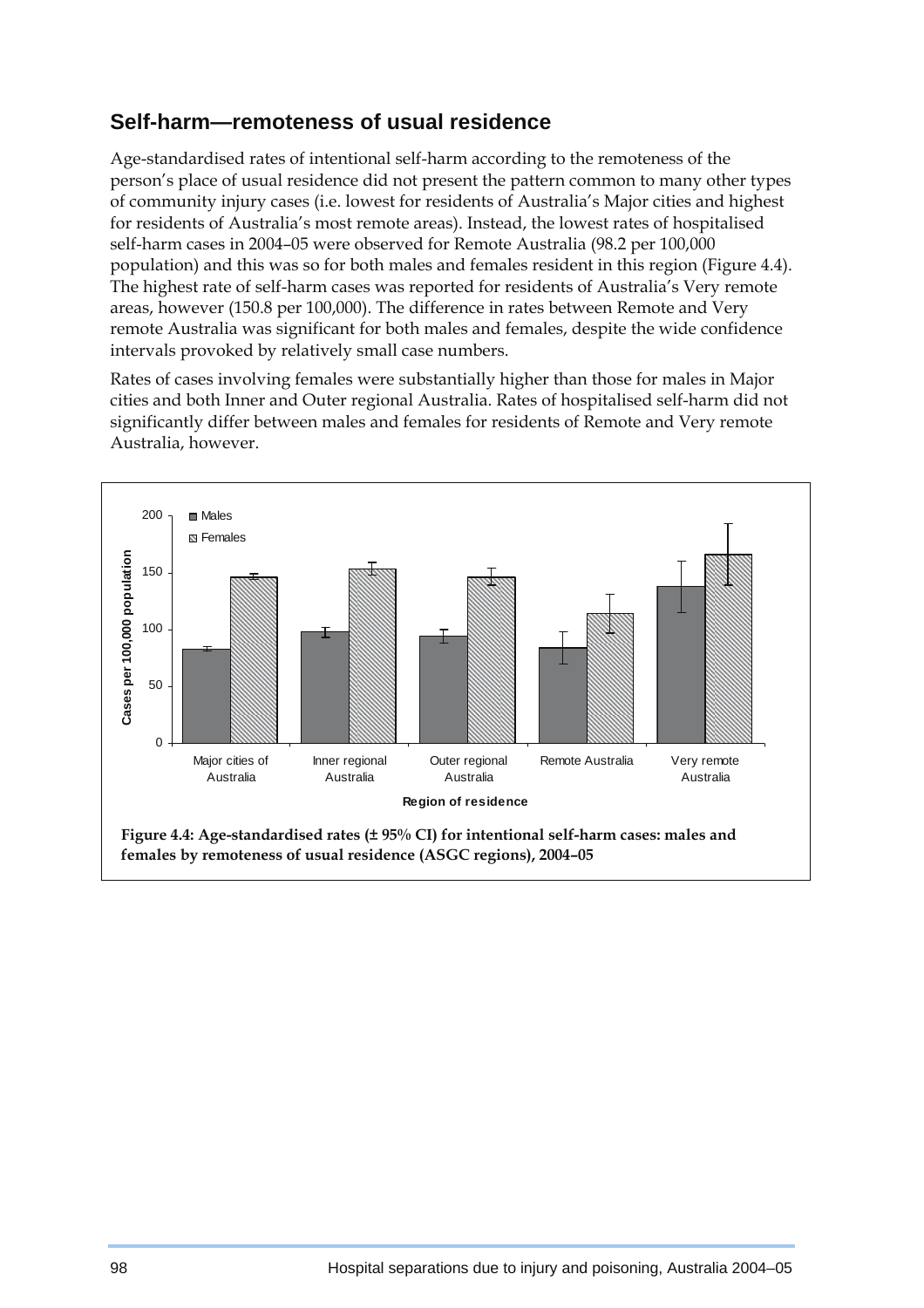## **4.2 Assault injury cases**

ICD-10-AM inclusion criteria:

- Principal diagnosis S00–T75 or T79, and
- First external cause X85–Y09, Y35–Y36, Y87.1, Y89.0 or Y89.1, and
- Mode of admission other than 'transfer from another acute hospital'.

#### **Table 4.7: Key indicators for hospitalised assault injury: males, females and persons, Australia 2004–05**

| <b>Key indicators</b>                                                 | <b>Males</b> | <b>Females</b> | <b>Persons</b> |
|-----------------------------------------------------------------------|--------------|----------------|----------------|
| Total number of hospital separations due to assault injury            | 16.163       | 5.531          | 21.694         |
| Assault separations as proportion of all community injury separations | $7.2\%$      | $3.4\%$        | 5.6%           |
|                                                                       |              |                |                |
| Estimated number of assault injury cases (a)                          | 15.152       | 5.266          | 20.418         |
| Cases per 100,000 population                                          | 150.8        | 51.8           | 101.0          |
| Cases per 100,000 population—age-standardised (b)                     | 150.4        | 53.0           | 102.2          |
| Total patient-days due to assault injury (c)                          | 34.906       | 12.467         | 47,373         |
| Mean patient-days per case                                            | 2.3          | 2.4            | 2.3            |

(a) Excludes records with a mode of admission of 'transfer from another acute hospital'.

(b) Standardised to the Australian estimated resident population 30th June 2001.

(c) Includes records with a mode of admission of 'transfer from another acute hospital' as contributing to hospital burden due to injury.

An estimated 20,418 hospitalised injury cases were due to assault in 2004–05 (Table 4.7) and these occurred at an age-standardised rate of 102.2 cases per 100,000 population.

#### **Assault—age and sex**

Three-quarters of all hospitalised cases of assault involved males (74.2%, *n =* 15,152), giving a much higher age-standardised rate for males (150.4 per 100,000 population) than for females (53.0 per 100,000).

It is not surprising, then, that age-specific rates for males were significantly higher than those for females for most age groups (Figure 4.5). The lowest age-specific rate of hospitalised assault cases for males was observed for the 5–9 years age group while the highest rate was observed for the 20–24 years age group. At this age, the rate of cases involving males was 4.1 times that for females. The lowest rate of hospitalised assault cases for females was also observed for the 5–9 years age group. While rates of hospitalised assault for females were highest for young adults, unlike cases involving males, there was no distinct peak for those in their early 20s. The highest rate of hospitalised assault for females was 116.8 per 100,000 for those aged 30–34 years, but this was not significantly different to the rate for females aged 20–29 years.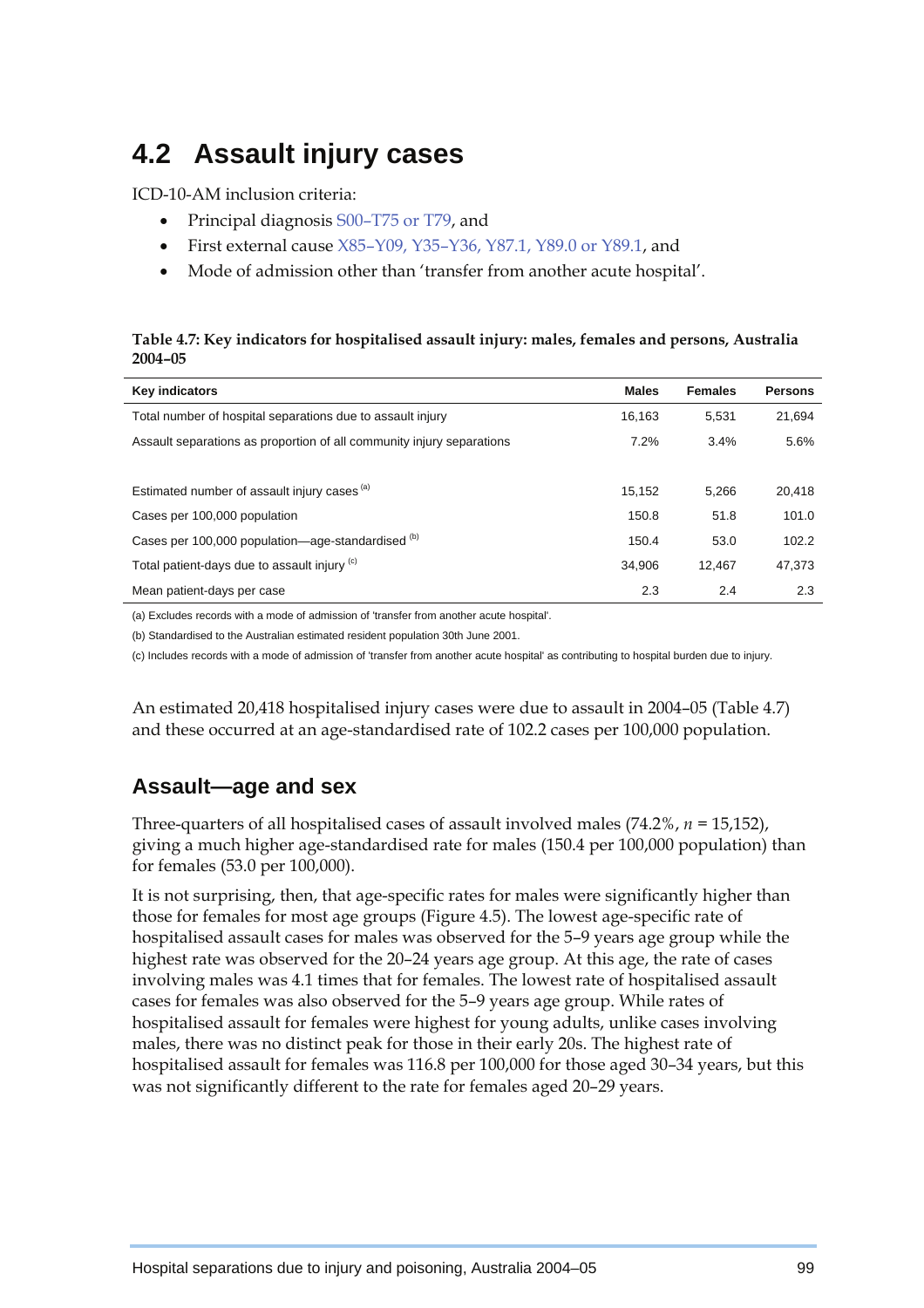

#### **Assault—external cause**

The most common external cause assigned to hospitalised assault injury cases in 2004–05 was Y04, assault by bodily force (56.7%, *n =* 11,572). The types of external causes attributed to hospitalised assault cases in 2004–05 did not differ greatly according to the person's age (Figure 4.6). Only for very young children 0–4 years of age did the pattern differ markedly, with a much larger proportion of cases attributed to external causes other than the four (Y04, Y00, X99 and Y09) most commonly associated with adult cases. For children aged 0–4 years, nearly half (48.4%, *n =* 122) of all hospitalised assault cases were attributed to Y07, other maltreatment syndromes, with a further 22.2% (*n =* 56) attributed to Y06, neglect and abandonment.

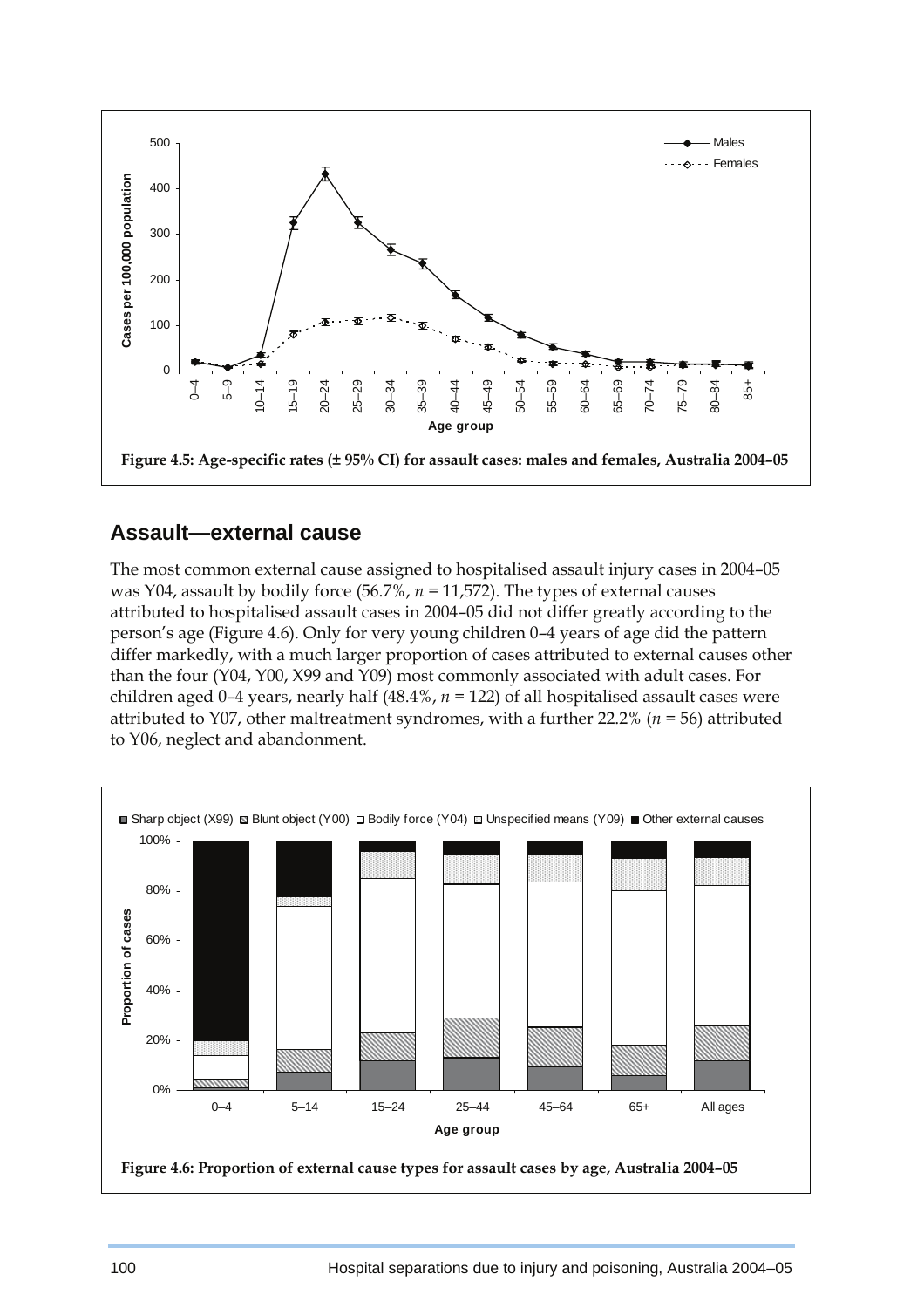Some differences in the external causes for assault cases were noted for males and females (Table 4.8). A higher proportion of cases involving males were attributed to assault by bodily force (58.2%) than for cases involving females (52.3%) while higher proportion of cases involving females were attributed to assault by blunt object (15.8%) than for cases involving males (13.4%). X99, assault by sharp object, and Y09, assault by unspecified means, both accounted for approximately 11% of hospitalised assault injury cases. Higher proportions of male assault cases were attributed to these external causes than observed for female cases.

| <b>External cause</b>                                           | <b>Males</b>  | <b>Females</b> | <b>Persons</b> |
|-----------------------------------------------------------------|---------------|----------------|----------------|
| Assault by drugs, medicaments & biological substances (X85)     | 24 (0.2%)     | 40 (0.8%)      | 64 (0.3%)      |
| Assault by other specified chemicals & noxious substances (X89) | $*(0.0\%)$    | $*(0.1\%)$     | $9(0.0\%)$     |
| Assault by unspecified chemical or noxious substance (X90)      | $*(0.0\%)$    | $*(0.2\%)$     | 10 (0.0%)      |
| Assault by hanging, strangulation & suffocation (X91)           | $8(0.1\%)$    | 15 (0.3%)      | 23 (0.1%)      |
| Assault by handgun discharge (X93)                              | $*(0.2\%)$    | $*(0.0\%)$     | 25 (0.1%)      |
| Assault by other & unspecified firearm discharge (X95)          | 65 (0.4%)     | $6(0.1\%)$     | 71 (0.3%)      |
| Assault by smoke, fire & flames (X97)                           | 19 (0.1%)     | 12 (0.2%)      | $31(0.2\%)$    |
| Assault by steam, hot vapours & hot objects (X98)               | 15 (0.1%)     | $10(0.2\%)$    | 25 (0.1%)      |
| Assault by sharp object (X99)                                   | 1,864 (12.3%) | 546 (10.4%)    | 2,410 (11.8%)  |
| Assault by blunt object (Y00)                                   | 2,035 (13.4%) | 830 (15.8%)    | 2,865 (14.0%)  |
| Assault by pushing from high place (Y01)                        | $8(0.1\%)$    | $9(0.2\%)$     | 17 (0.1%)      |
| Assault by pushing or placing victim before moving object (Y02) | $*(0.0\%)$    | $*(0.1\%)$     | $10(0.0\%)$    |
| Assault by crashing of motor vehicle (Y03)                      | 20 (0.1%)     | $5(0.1\%)$     | 25 (0.1%)      |
| Assault by bodily force (Y04)                                   | 8,817 (58.2%) | 2,755 (52.3%)  | 11,572 (56.7%) |
| Sexual assault by bodily force (Y05)                            | $20(0.1\%)$   | 134 (2.5%)     | 154 (0.8%)     |
| Neglect & abandonment (Y06)                                     | 37 (0.2%)     | 35 (0.7%)      | 72 (0.4%)      |
| Other maltreatment syndromes (Y07)                              | 95 (0.6%)     | 209 (4.0%)     | 304 (1.5%)     |
| Assault by other specified means (Y08)                          | 251 (1.7%)    | 123 (2.3%)     | 374 (1.8%)     |
| Assault by unspecified means (Y09)                              | 1,783 (11.8%) | 510 (9.7%)     | 2,293 (11.2%)  |
| Legal intervention (Y35)                                        | $*(0.2\%)$    | $*(0.1\%)$     | 38 (0.2%)      |
| Sequelae of assault (Y87)                                       | 15 (0.1%)     | $5(0.1\%)$     | 20 (0.1%)      |
| Other assault external causes (X88, X92, X96, Y36)              | $*(0.0\%)$    | $*(0.1\%)$     | $6(0.0\%)$     |
| <b>Total</b>                                                    | 15,152        | 5,266          | 20,418         |

|  | Table 4.8: First external cause for assault cases: males, females and persons, Australia 2004-05 |
|--|--------------------------------------------------------------------------------------------------|
|  |                                                                                                  |

\* Small cell counts have been suppressed.

#### **Assault—place and activity**

Compared to most other types of hospitalised community injury cases, a relatively small proportion of assault injuries were reported to have occurred in the home (17.0%, *n =*  3,475). Regrettably, 'unspecified place of occurrence; was reported for more than half of all hospitalised assault cases in 2004–05 (55.4%, *n =* 11,316).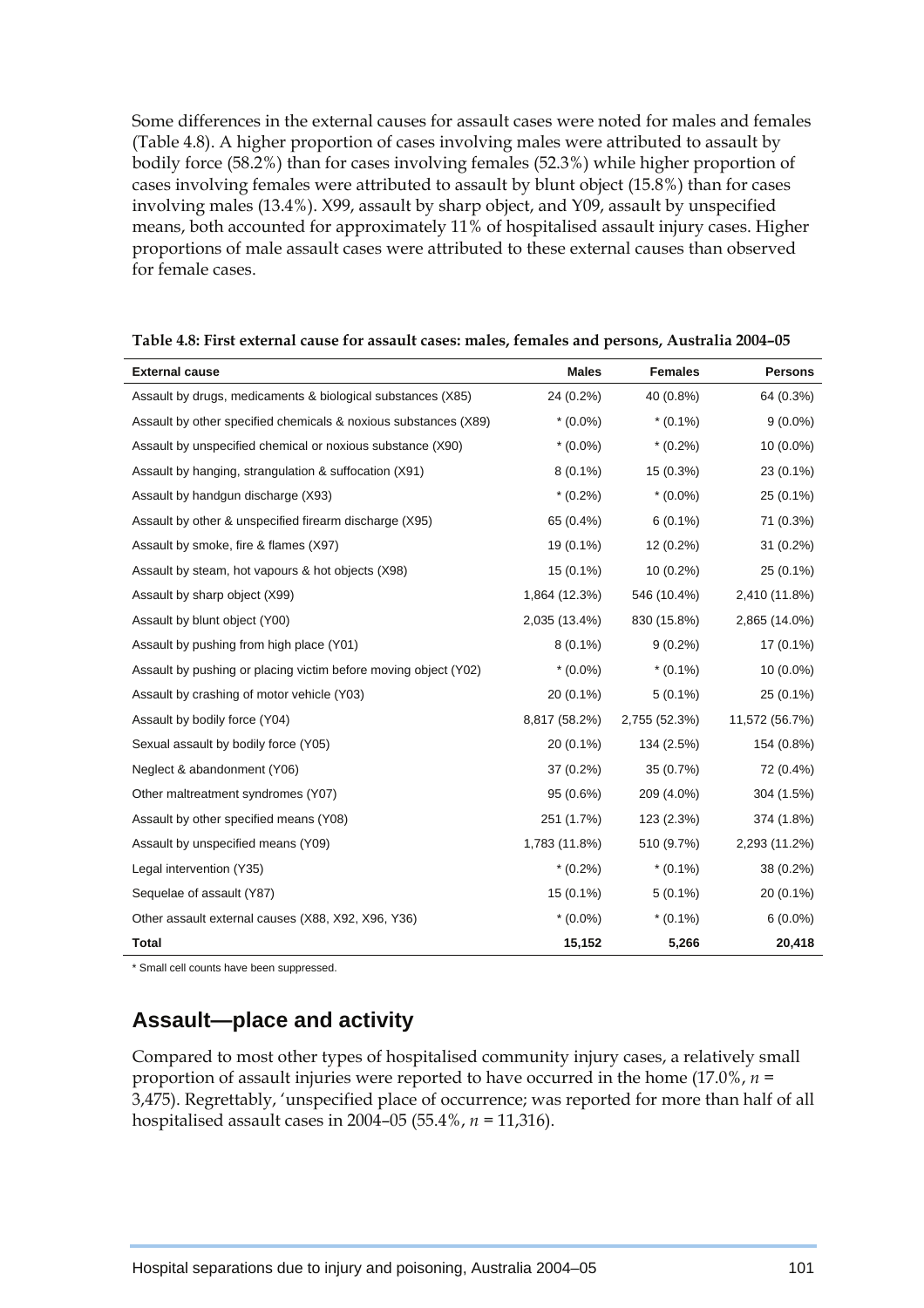A markedly higher proportion of cases involving females were reported to have taken place in the home (33.3%) than cases involving males (11.4%, Table 4.9). Conversely, the proportion of male cases reported to have occurred in sports and athletics areas was 4.5 times that for cases involving females (0.9% vs. 0.2%, respectively). Similarly, the proportion of cases involving males reported to have occurred in cafes, restaurants or hotels was 4.0 times that for cases involving females (12.8% vs. 3.2%, respectively) and a much higher proportion of cases involving males were also reported to have occurred in trade and services areas overall.

The place of occurrence for hospitalised assault cases also differed by age as well as gender. The home was the specified place of occurrence for higher proportions of cases involving both children 0–14 years and adults 65 years and older and lower proportions of cases involving these age groups had an unspecified place of occurrence than people aged 15–64 years.

| <b>Place of occurrence</b>                               | <b>Males</b>  | <b>Females</b> | <b>Persons</b> |
|----------------------------------------------------------|---------------|----------------|----------------|
| Home                                                     | 1,724 (11.4%) | 1,751 (33.3%)  | 3,475 (17.0%)  |
| Residential institution                                  | 230 (1.5%)    | 41 (0.8%)      | 271 (1.3%)     |
| School                                                   | 140 (0.9%)    | 24 (0.5%)      | 164 (0.8%)     |
| Health service area                                      | 31 (0.2%)     | 23 (0.4%)      | 54 (0.3%)      |
| Other specified institution & public administrative area | 88 (0.6%)     | 12 (0.2%)      | 100 (0.5%)     |
| Sports & athletics area                                  | 142 (0.9%)    | 11 (0.2%)      | 153 (0.7%)     |
| Roadway                                                  | 502 (3.3%)    | 80 (1.5%)      | 582 (2.9%)     |
| Sidewalk                                                 | 710 (4.7%)    | 92 (1.7%)      | 802 (3.9%)     |
| Other & unspecified public highway, street or road       | 74 (0.5%)     | $9(0.2\%)$     | 83 (0.4%)      |
| Total street & highway                                   | 1,286 (8.5%)  | 181 (3.4%)     | 1,467 (7.2%)   |
| Shop & store                                             | 169 (1.1%)    | 33 (0.6%)      | 202 (1.0%)     |
| Commercial garage                                        | 42 (0.3%)     | $7(0.1\%)$     | 49 (0.2%)      |
| Cafe, hotel & restaurant                                 | 1,946 (12.8%) | 171 (3.2%)     | 2,117 (10.4%)  |
| Other & unspecified trade & service areas                | 210 (1.4%)    | $30(0.6\%)$    | 240 (1.2%)     |
| Total trade &service area                                | 2,367 (15.6%) | 241 (4.6%)     | 2,608 (12.8%)  |
| Industrial & construction area                           | 23 (0.2%)     | $5(0.1\%)$     | 28 (0.1%)      |
| Other specified place of occurrence                      | 587 (3.9%)    | 165 (3.1%)     | 752 (3.7%)     |
| Unspecified place of occurrence                          | 8,514 (56.2%) | 2,802 (53.2%)  | 11,316 (55.4%) |
| Place not reported/not applicable                        | 20 (0.1%)     | 10 (0.2%)      | $30(0.1\%)$    |
| <b>Total</b>                                             | 15,152        | 5,266          | 20,418         |

**Table 4.9: Place of occurrence for assault cases: males, females and persons, Australia 2004–05** 

Little can be understood of the activities people were engaged in when seriously assaulted; three-quarters of assault cases had an unspecified activity code recorded (75.1%, *n =* 15,324) and a further 16.8% of cases had 'other specified activity' recorded (*n =* 3,424, Table 4.10). Slightly higher proportions of cases involving males were reported to have occurred while engaged in sports or leisure activities than for cases involving females, but with such high proportions of cases with an unspecified activity code, such small differences are not compelling.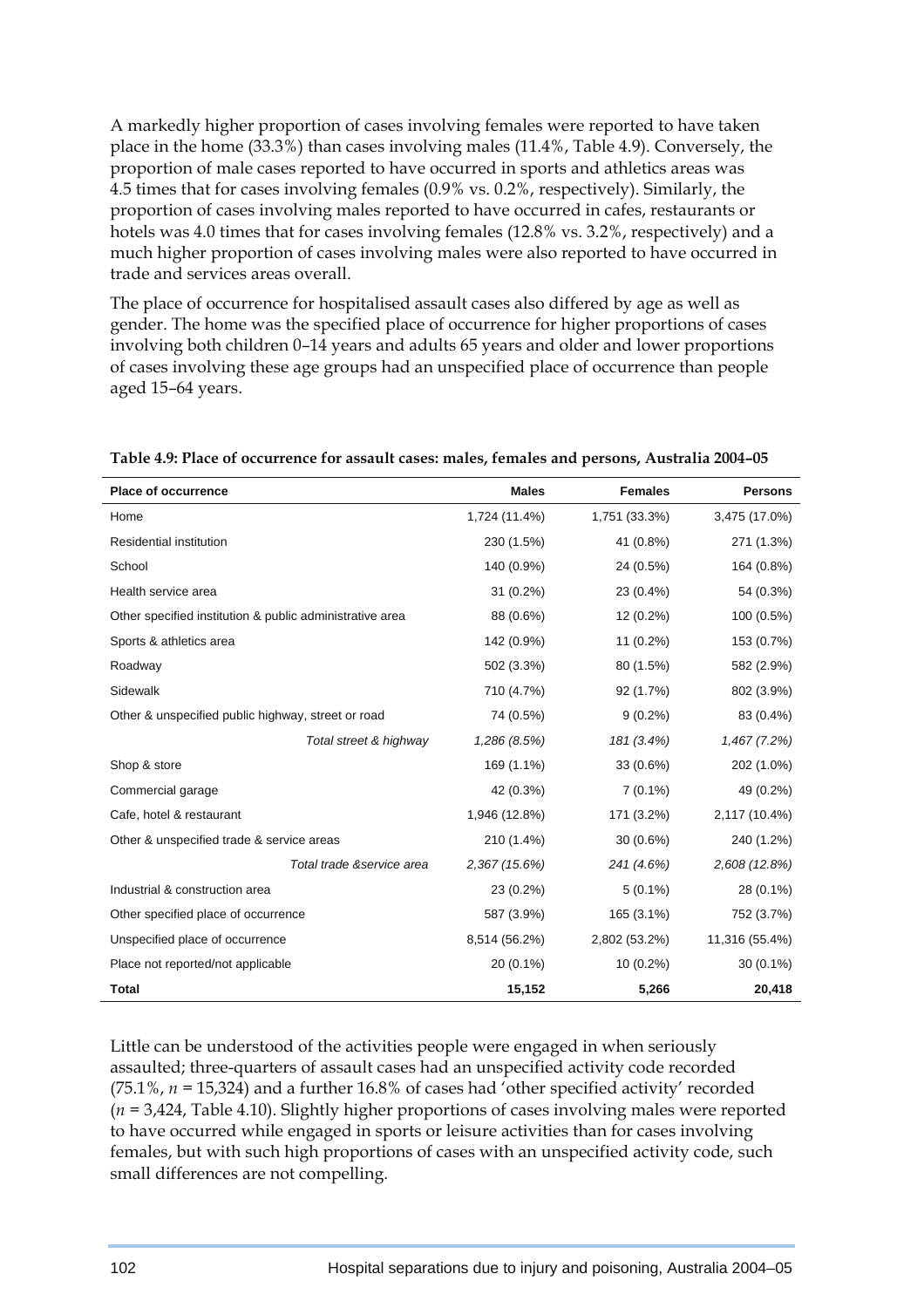| <b>Activity</b>                       | <b>Males</b>   | <b>Females</b> | <b>Persons</b> |
|---------------------------------------|----------------|----------------|----------------|
| While engaged in sports               | 97 (0.6%)      | $7(0.1\%)$     | 104 (0.5%)     |
| While engaged in leisure              | 701 (4.6%)     | 77 (1.5%)      | 778 (3.8%)     |
| While working for income              | 370 (2.4%)     | 52 (1.0%)      | 422 (2.1%)     |
| While engaged in other types of work  | 29 (0.2%)      | $15(0.3\%)$    | 44 (0.2%)      |
| While resting, sleeping, eating, etc. | 157 (1.0%)     | 76 (1.4%)      | 233 (1.1%)     |
| Other specified activity              | 2,612 (17.2%)  | 812 (15.4%)    | 3,424 (16.8%)  |
| Unspecified activity                  | 11,127 (73.4%) | 4,197 (79.7%)  | 15,324 (75.1%) |
| Activity not reported/not applicable  | 59 (0.4%)      | $30(0.6\%)$    | 89 (0.4%)      |
| <b>Total</b>                          | 15,152         | 5,266          | 20,418         |

**Table 4.10: Activity at time of occurrence for assault cases: males, females and persons, Australia 2004–05** 

#### **Assault—principal diagnosis**

Nearly two-thirds of all assault injury cases in 2004–05 were assigned a principal diagnosis indicating head injuries (65.2%, *n =* 13,319). A substantially higher proportion of cases involving males were attributed to head injuries (69.1%) than for females (54.1%, Table 4.11). Head injuries were also the most common principal diagnosis assigned to assault cases for all age groups other than very young children 0–4 years of age. The second most common type of principal diagnosis assigned to hospitalised assault cases in 2004–05 were injuries to the wrist and hand (7.9%, *n =* 1,613).

| <b>Principal diagnosis</b>                                  | <b>Males</b>   | <b>Females</b> | <b>Persons</b> |
|-------------------------------------------------------------|----------------|----------------|----------------|
| Injuries to the head                                        | 10,470 (69.1%) | 2,849 (54.1%)  | 13,319 (65.2%) |
| Injuries to the neck                                        | 270 (1.8%)     | 143 (2.7%)     | 413 (2.0%)     |
| Injuries to the thorax                                      | 753 (5.0%)     | 317 (6.0%)     | 1,070 (5.2%)   |
| Injuries to the abdomen, lower back, lumbar spine & pelvis  | 613 (4.0%)     | 337 (6.4%)     | 950 (4.7%)     |
| Injuries to the shoulder & upper arm                        | 400 (2.6%)     | 197 (3.7%)     | 597 (2.9%)     |
| Injuries to the elbow & forearm                             | 483 (3.2%)     | 307 (5.8%)     | 790 (3.9%)     |
| Injuries to the wrist & hand                                | 1,273 (8.4%)   | 340 (6.5%)     | 1,613 (7.9%)   |
| Injuries to the hip & thigh                                 | 151 (1.0%)     | 97 (1.8%)      | 248 (1.2%)     |
| Injuries to the knee & lower leg                            | 429 (2.8%)     | 199 (3.8%)     | 628 (3.1%)     |
| Injuries to the ankle & foot                                | 49 (0.3%)      | 65 (1.2%)      | 114 (0.6%)     |
| Injuries involving multiple body regions                    | $21(0.1\%)$    | 29 (0.6%)      | 50 (0.2%)      |
| Injuries to unspecified parts of trunk, limb or body region | 54 (0.4%)      | 90 (1.7%)      | 144 (0.7%)     |
| <b>Burns</b>                                                | 39 (0.3%)      | $21(0.4\%)$    | 60 (0.3%)      |
| Poisoning by drugs, medicaments & biological substances     | $20(0.1\%)$    | 35 (0.7%)      | 55 (0.3%)      |
| Toxic effects of non-medical substances                     | $7(0.0\%)$     | 13 (0.2%)      | $20(0.1\%)$    |
| Other & unspecified effects of external causes              | 77 (0.5%)      | 212 (4.0%)     | 289 (1.4%)     |
| Certain early complications of trauma                       | 40 (0.3%)      | $10(0.2\%)$    | 50 (0.2%)      |
| Total *                                                     | 15,152         | 5,266          | 20,418         |

**Table 4.11: Principal diagnosis for assault cases: males, females and persons, Australia 2004–05** 

\* Totals include 8 cases from categories too small to publish.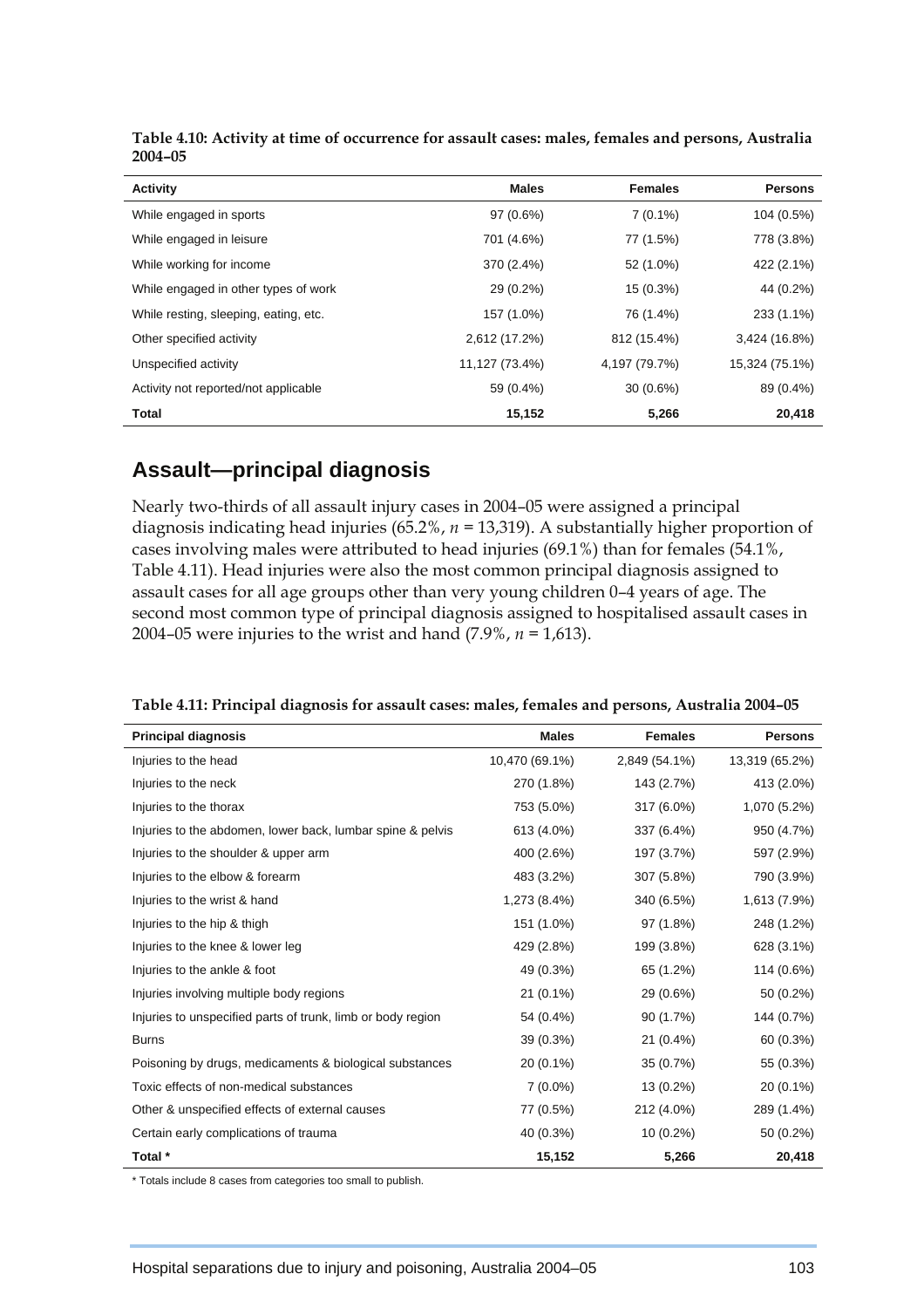A third of hospitalised assault cases had principal diagnoses describing a fracture (33.7%, *n =* 6,866). Fractures were a more common result of an assault injury for males (37.8%, Table 4.12) than for females (21.8%), with a higher proportion of cases involving females attributed to an open wound (23.2%).

Like external cause and principal diagnosis group coding for assault cases, the nature of the injury resulting from the assault did not differ markedly with age for people aged five years and over. Differences in the types of injury resulting from an assault for children 0–4 years and older people were substantial however. Australians aged five years and older most commonly sustained fractures or open wounds as the result of an assault. For children aged 0–4 years, however, fractures accounted for only 9.5% of cases (vs. 34.0% of cases involving older people) and open wounds accounted for only 4.4% (compared to 23.3%). Assault injuries involving children aged 0–4 years more commonly resulted in injuries described as 'other specified nature of injury' (48.4%, vs. 2.1% of cases involving older people) or superficial in nature (20.2%, vs. 10.2%).

Similarly, grouping assault cases by the region of the body injured presents very high proportions of cases with head injuries for both people of all ages and people over the age of five years (65–66% vs. 31.3% for children 0–4 years). Conversely, for young children 0–4 years, most hospitalised assault cases were grouped to 'injuries not specified by body region' (53.6% vs. 2.7% for people aged five years and older).

These findings are most likely related to the higher proportions of cases for children aged 0–4 years coded to principal diagnoses describing 'other maltreatment syndromes' (T74: 48.4% of cases 0–4 years vs. 0.8% of cases 5 years and older).

| Nature of injury                                    | <b>Males</b>  | <b>Females</b> | <b>Persons</b> |
|-----------------------------------------------------|---------------|----------------|----------------|
| Superficial (excluding eye)                         | 1,153 (7.6%)  | 957 (18.2%)    | 2,110 (10.3%)  |
| Open wound (excluding eye)                          | 3,488 (23.0%) | 1,222 (23.2%)  | 4,710 (23.1%)  |
| Fracture (excluding tooth)                          | 5,721 (37.8%) | 1,145 (21.8%)  | 6,866 (33.7%)  |
| Dislocation                                         | 184 (1.2%)    | 37 (0.7%)      | 221 (1.1%)     |
| Sprain/strain                                       | 52 (0.3%)     | 35 (0.7%)      | 87 (0.4%)      |
| Nerve (including spinal cord; excluding brain)      | 164 (1.1%)    | 35 (0.7%)      | 199 (1.0%)     |
| Blood vessel                                        | 112 (0.7%)    | 36 (0.7%)      | 148 (0.7%)     |
| Muscle/tendon                                       | 294 (1.9%)    | 76 (1.4%)      | 370 (1.8%)     |
| Amputation (including partial)                      | $34(0.2\%)$   | $7(0.1\%)$     | 41 (0.2%)      |
| Internal organ                                      | 503 (3.3%)    | 129 (2.5%)     | 632 (3.1%)     |
| Burn/corrosion (excluding eye)                      | $36(0.2\%)$   | 20 (0.4%)      | 56 (0.3%)      |
| Eye injury (excluding foreign body in external eye) | 262 (1.7%)    | 109 (2.1%)     | 371 (1.8%)     |
| Intracranial (including concussion)                 | 1,711 (11.3%) | 334 (6.4%)     | 2,045 (10.0%)  |
| Dental (including fractured tooth)                  | 39 (0.3%)     | 12 (0.2%)      | 51 (0.2%)      |
| Asphyxia/threat to breathing                        | $6(0.0\%)$    | $5(0.1\%)$     | $11(0.1\%)$    |
| Poison/toxic effect (excluding bite)                | 27 (0.2%)     | 48 (0.9%)      | 75 (0.4%)      |
| Other specified nature of injury                    | 245 (1.6%)    | 303 (5.8%)     | 548 (2.7%)     |
| Unspecified nature of injury                        | 1,095 (7.2%)  | 732 (13.9%)    | 1,827 (9.0%)   |
| Injuries of more than one nature                    | $15(0.1\%)$   | $7(0.1\%)$     | $22(0.1\%)$    |
| Total *                                             | 15,145        | 5,256          | 20,401         |

**Table 4.12: Nature of injury for assault cases: males, females and persons, Australia 2004–05** 

\* Totals include 11 cases from categories too small to publish.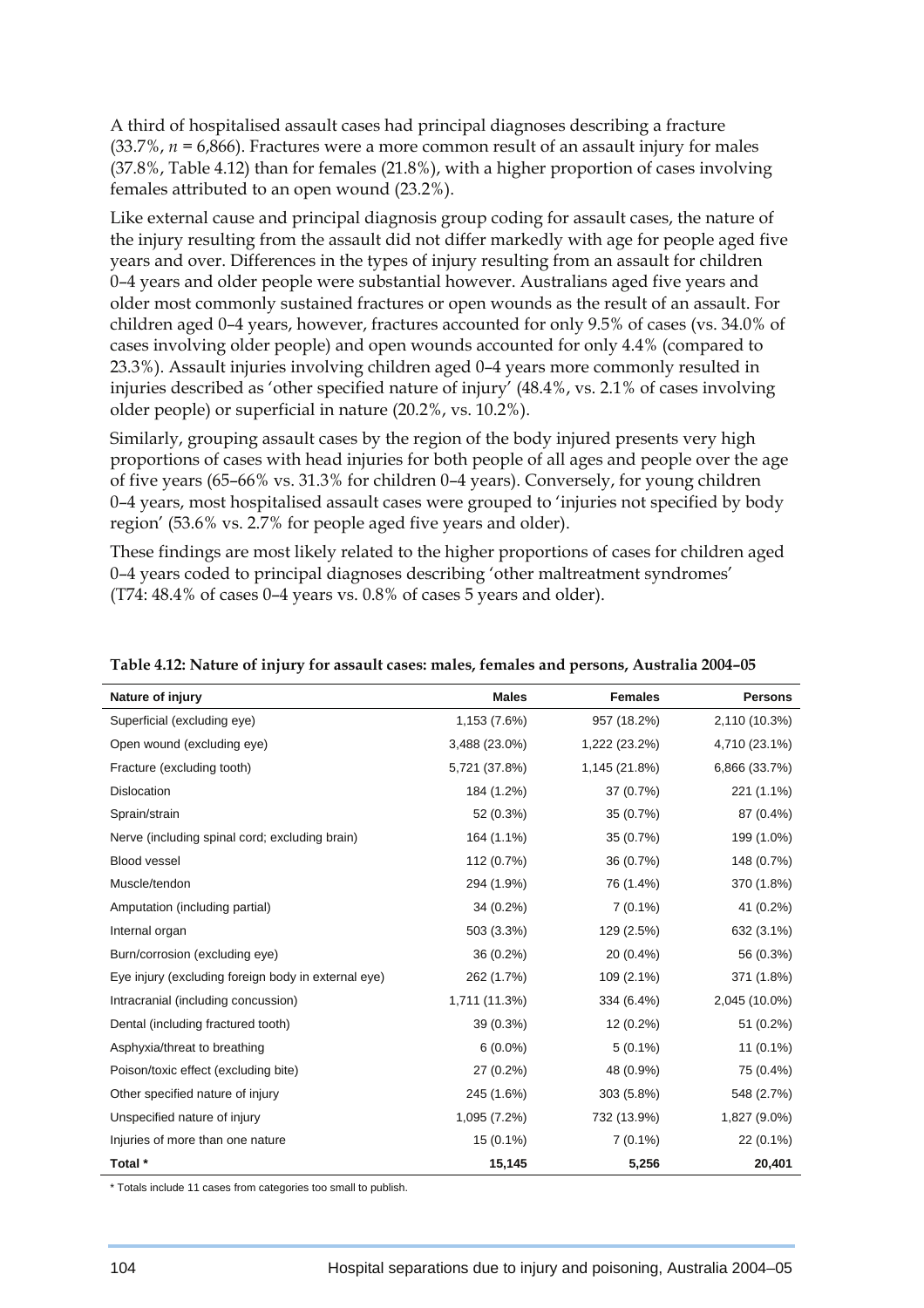## **Assault—relationship of perpetrator to victim**

The patterns of the relationship between the hospitalised victim and the assault's perpetrator were markedly different for males and females (Table 4.13). Four in ten cases involving females were recorded as being due to assault by the victim's spouse or domestic partner  $(39.2\%, n = 2.063)$ , compared to only 2.8% of cases involving males. Conversely, a much higher proportion of cases involving males were attributed to an unspecified person  $(65.6\%, n = 9.947)$  than cases involving females  $(35.3\%).$ 

Not surprisingly, the reported relationship with perpetrator of the assault was also strongly associated with the age of the hospitalised victim. Parents were the most frequently specified perpetrators of cases of assault involving children 0–4 years of age (61.9%, *n =* 156) while for all people aged five years and older 'unspecified person' was the most frequent class of perpetrator (58.2% of cases for people of this age).

It is important to remember that 'unspecified person' as perpetrator on an assault is not equivalent to 'person unknown to the victim' and the large proportion of cases coded to an unspecified perpetrator clouds our understanding of these cases.

| Reported perpetrator                   | <b>Males</b>  | <b>Females</b> | <b>Persons</b> |
|----------------------------------------|---------------|----------------|----------------|
| Spouse or domestic partner             | 420 (2.8%)    | 2,063 (39.2%)  | 2,483 (12.2%)  |
| Parent                                 | 188 (1.2%)    | 178 (3.4%)     | 366 (1.8%)     |
| Other family member                    | 588 (3.9%)    | 395 (7.5%)     | 983 (4.8%)     |
| Carer                                  | $11(0.1\%)$   | $8(0.2\%)$     | 19 (0.1%)      |
| Acquaintance or friend                 | 898 (5.9%)    | 307 (5.8%)     | 1,205 (5.9%)   |
| Official authorities                   | 137 (0.9%)    | 16 (0.3%)      | 153 (0.7%)     |
| Person unknown to the victim           | 1,239 (8.2%)  | 170 (3.2%)     | 1,409 (6.9%)   |
| Multiple persons unknown to the victim | 1,001 (6.6%)  | 79 (1.5%)      | 1,080 (5.3%)   |
| Other specified person                 | 671 (4.4%)    | 185 (3.5%)     | 856 (4.2%)     |
| Unspecified person                     | 9,947 (65.6%) | 1,857 (35.3%)  | 11,804 (57.8%) |
| Not violence-related                   | 52 (0.3%)     | $8(0.2\%)$     | 60 (0.3%)      |
| <b>Total</b>                           | 15,152        | 5,266          | 20,418         |

**Table 4.13: Relationship of perpetrator to victim for assault cases: males, females and persons, Australia 2004–05**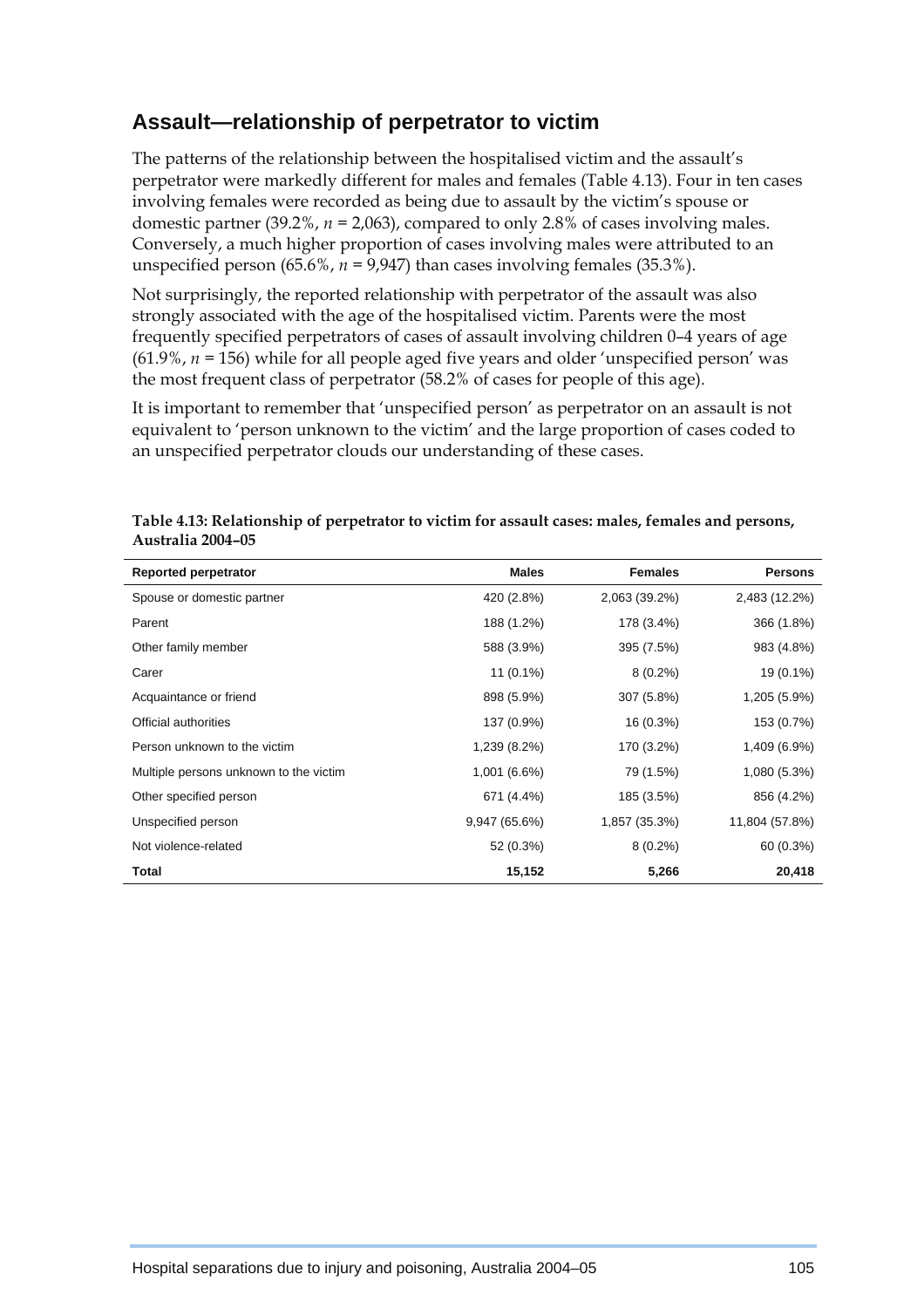## **Assault—length of stay**

The total number of patient-days attributed to hospitalised cases of assault-related injuries in 2004–05 was 47,373, 3.3% of all patient-days due to community injuries in this year. Four in ten hospital separations attributed to assault in 2004–05 were discharged on the same day as admitted  $(44.2 \text{ %}, n = 9.595)$  and, including these same-day separations, most separations for assault injuries (72.0%, *n =* 15,613) had a length of stay of only one day. Only four assault separations had a length of stay in excess of 100 days. Accordingly, the mean length of stay per case was quite short; 2.3 days. Mean lengths of stay per assault injury case for males (2.3 days) was very similar to that for females (2.4 days).

The pattern of mean length of stay per case by age was different for assault injuries than for most other types of community injury; the longest mean lengths of stay per assault injury case were observed for children aged 0–9 years and adults aged 70 years and older. From late childhood through to late middle age, the ages at which the bulk of such injuries were sustained, mean lengths of stay for assault cases were quite short. Mean lengths of stay for males and females by age were very similar except for the 5–9 years age group, when the length of stay for cases involving females was more than twice that for males (Figure 4.7). Wide fluctuations in mean lengths of stay per case for assault injuries from the age of 60 years is most likely due to the relatively small number of cases involving people of this age (hospitalised assault injuries in people 60 years and older: *n =* 586, 2.9% of all such cases).

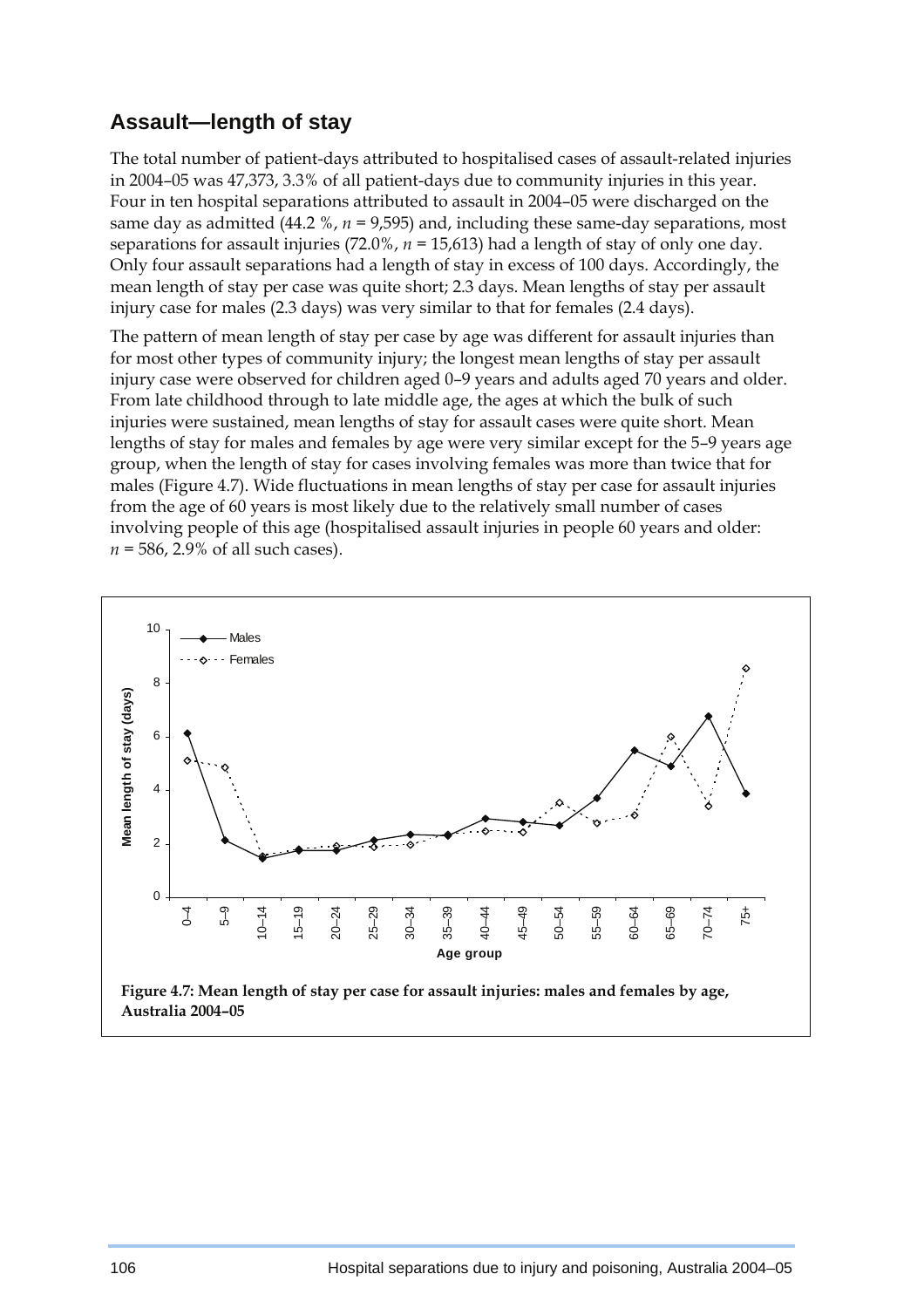## **Assault—state of usual residence**

Residents of the Northern Territory had a substantially higher rate of hospitalised assault injury cases than residents of all other jurisdictions in 2004–05 (Figure 4.8). The rate of assault cases for males resident in the Northern Territory (571.1 per 100,000 population) was 3–7 times higher than for residents of other jurisdictions while the rate for females resident in the Northern Territory (659.8 per 100,000) was 7–37 times higher.

Of the remaining states and territories, rates for cases of assault involving males were highest for residents of Tasmania (166.5 per 1000,000 population) and lowest for residents of the Australian Capital Territory (85.5 per 100,000). While the rate of cases of assault involving females resident in the ACT were similarly low (17.9 per 100,000), the highest rate for cases of hospitalised assault (other than for residents of the NT) was observed for female residents of Western Australia; 96.9 per 100,000 population.



#### **Assault—remoteness of usual residence**

Substantial increase in the rate of hospitalised assault injuries was observed with the increasing in remoteness of the person's usual residence (Figure 4.9). The lowest rate of hospitalised assaults for both males and females was that for residents of Australia's Major cities). Significant increases in the rate of assault cases involving males were noted for each increase in remoteness of usual residence. The rate of assault cases for male residents of Very remote regions in 2004–05 (828.9 per 100,000) was six times that of males resident in Major cities. This difference was even more substantial for rates of assault injuries involving females; rate of cases for female residents of Very remote regions in 2004–05 (1,182.7 per 100,000) was 39 times that of females resident in Major cities. Rates of cases involving females resident in both Remote and Very remote regions of Australia were significantly higher that that for males. In more urban areas, males had considerably higher rates of assault injuries than females.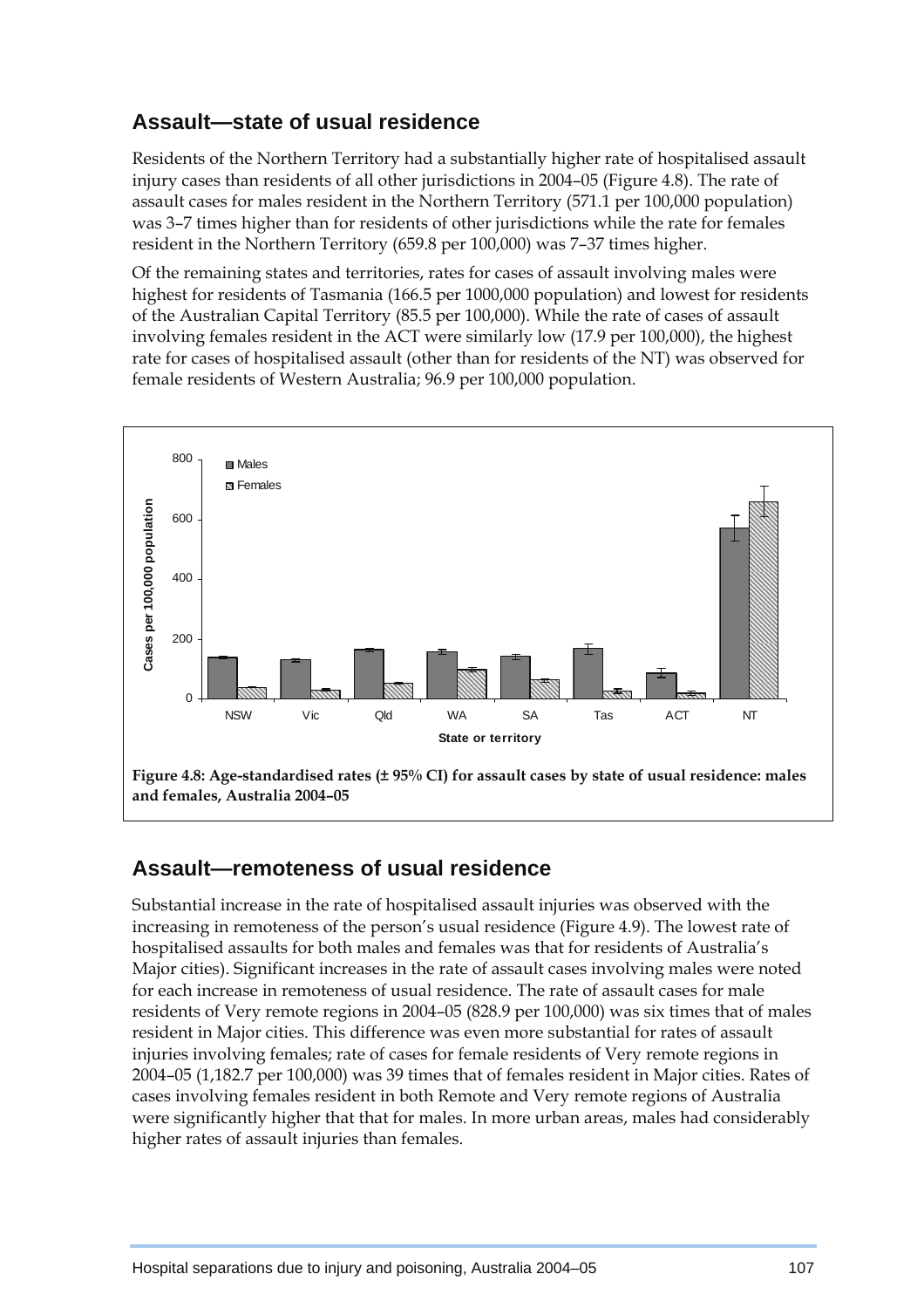The high rates of hospitalised assault injury cases for residents of the Northern Territory and of Remote regions reflect the high rates of hospitalised assault for Indigenous Australians, who comprise a large proportion of the population in these areas (see Jamieson et al. 2008).

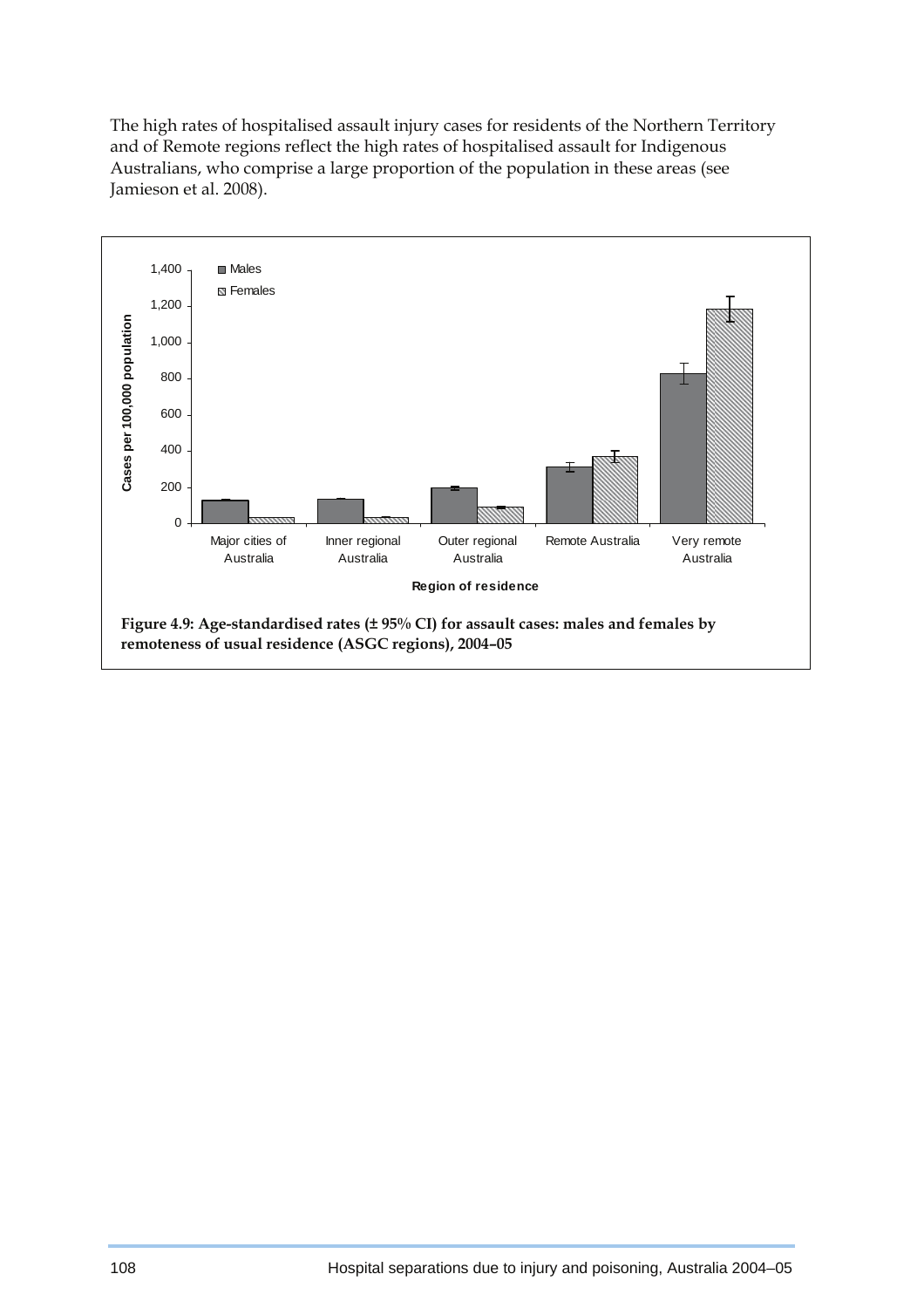## **4.3 Undetermined intent injury cases**

ICD-10-AM inclusion criteria:

- Principal diagnosis S00–T75 or T79, and
- First external cause Y10–Y34 or Y87.2, and
- Mode of admission other than 'transfer from another acute hospital'.

#### **Table 4.14: Key indicators for hospitalised undetermined intent injury: males, females and persons, Australia 2004–05**

| <b>Key indicators</b>                                                             | <b>Males</b> | <b>Females</b> | <b>Persons</b> |
|-----------------------------------------------------------------------------------|--------------|----------------|----------------|
| Total number of hospital separations due to undetermined intent injury            | 1.906        | 2.247          | 4,153          |
| Undetermined intent separations as proportion of all community injury separations | 0.9%         | 1.4%           | 1.1%           |
|                                                                                   |              |                |                |
| Estimated number of undetermined intent injury cases (a)                          | 1.832        | 2.172          | 4,004          |
| Cases per 100,000 population                                                      | 18.2         | 21.4           | 19.8           |
| Cases per 100,000 population—age-standardised (b)                                 | 18.3         | 21.7           | 20.0           |
| Total patient-days due to undetermined intent injury (c)                          | 4.880        | 4.437          | 9,317          |
| Mean patient-days per case                                                        | 2.7          | 2.0            | 2.3            |

(a) Excludes records with a mode of admission of 'transfer from another acute hospital'.

(b) Standardised to the Australian estimated resident population 30th June 2001.

(c) Includes records with a mode of admission of 'transfer from another acute hospital' as contributing to hospital burden due to injury.

This chapter includes cases where intent was unspecified, not stated or could not be otherwise determined. Most such cases are uncertain self-harm or uncertain assault.

Undetermined intent external cause codes (Y10–Y34) 'are designed for use when the intent is unspecified, unstated or cannot be determined. That is, the injuries are not specified as accidental (unintentional), self-inflicted with intent to self-harm, or assault' (NCCH 2004). The use of undetermined intent codes in hospital records therefore differs from the way that analogous undetermined intent codes are applied for injury death records (normally, such codes are only used in death records if intent has been explicitly stated to be undetermined after formal investigation).

An estimated 4,004 hospitalised injury cases were due to events of undetermined intent in 2004–05 (Table 4.14) and the age-standardised rate of hospitalised undetermined intent cases was 20.0 per 100,000 population.

## **Undetermined intent—age and sex**

Unlike many types of community injury, males accounted for only 45.8% (*n =* 1,832) of injury cases of undetermined intent, and accordingly, had a slightly lower age-standardised rate of such injuries (18.3 per 100,000 population) than females (21.7 per 100,000). Age-specific rates for both males and females were lowest for younger children 0–14 years (Figure 4.10). Rates then increased markedly for both males and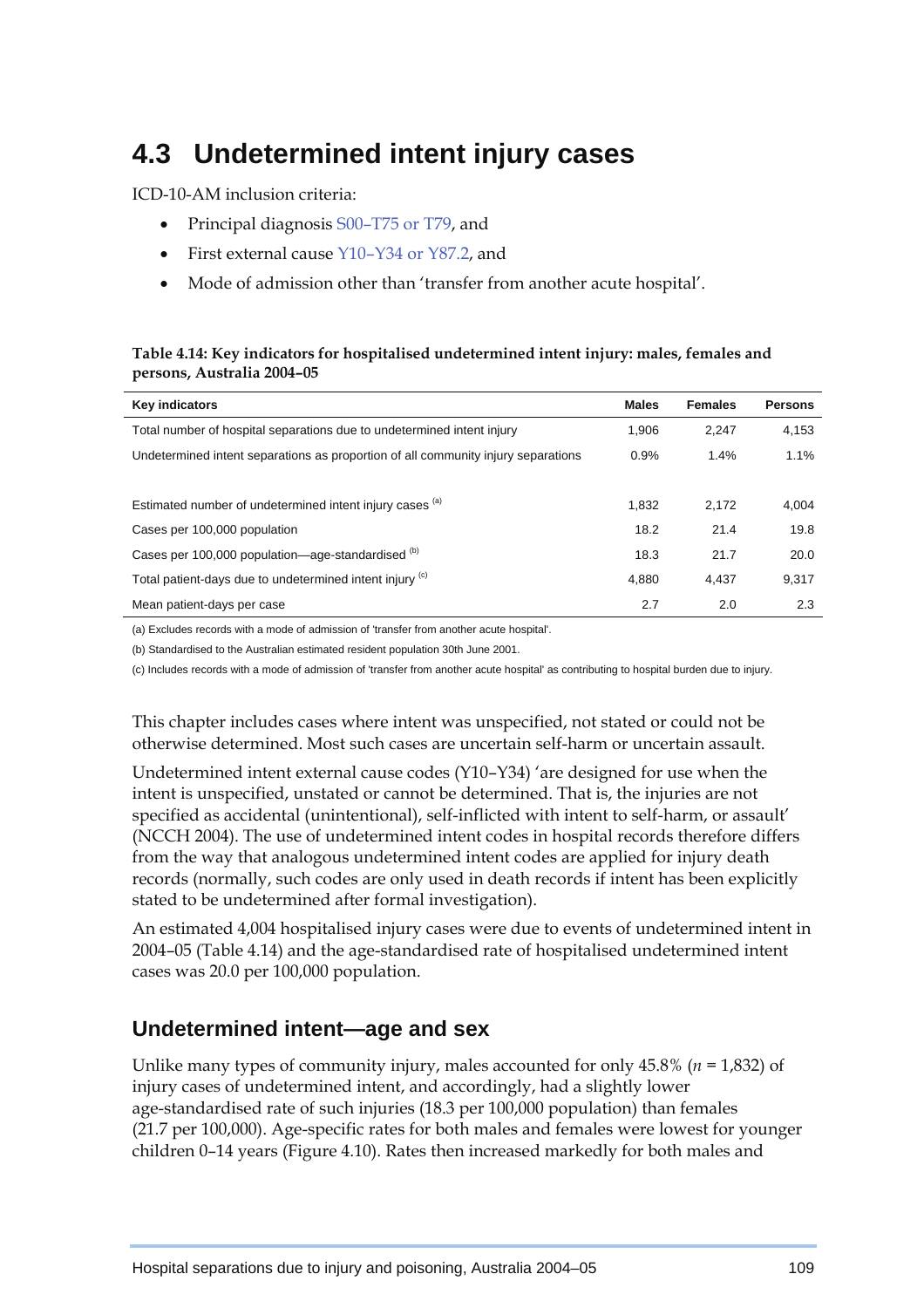females, being highest for females aged 15–19 years (57.6 per 100,000) and males aged 20–24 years (40.1 per 100,000). After these peaks, rates for both males and females declined with increasing age, with a slight upturn in the rate of injury cases of undetermined intent noted for males aged 85 years and older.



#### **Undetermined intent—external cause**

The most frequent external cause assigned to hospitalised injury cases of undetermined intent in 2004–05 was Y11, poisoning of undetermined intent by antiepileptic, sedativehypnotic, anti-parkinsonism and psychotropic drugs (40.4%, *n =* 1,616). This class of drugs was also the most common cause of hospitalisation for both accidental poisonings involving pharmaceuticals and intentional self-poisoning injury cases in 2004–05. Y11, poisoning of undetermined intent by antiepileptic, sedative-hypnotic, anti-parkinsonism and psychotropic drugs, was the most common specific external cause code assigned to injuries of undetermined intent for both males and females (Table 4.15). This external cause was also the most common for injuries of undetermined intent for every age group.

A higher proportion of cases involving females were assigned Y11 as the first external cause (44.8%) than cases involving males (35.1%, Table 4.15). Similarly, a much higher proportion of cases involving females were coded as Y10, poisoning of undetermined intent by non-opioid analgesics, antipyretics and anti-rheumatics (16.8%) than cases involving males (7.3%). Conversely, a higher proportion of cases involving males were coded as Y12, poisoning of undetermined intent by narcotics and psychodysleptics (15.8%) than cases involving females (10.0%). Similarly, cases due to alcohol poisoning (undetermined intent) and contact with sharp object (undetermined intent) were more numerous for males than for females.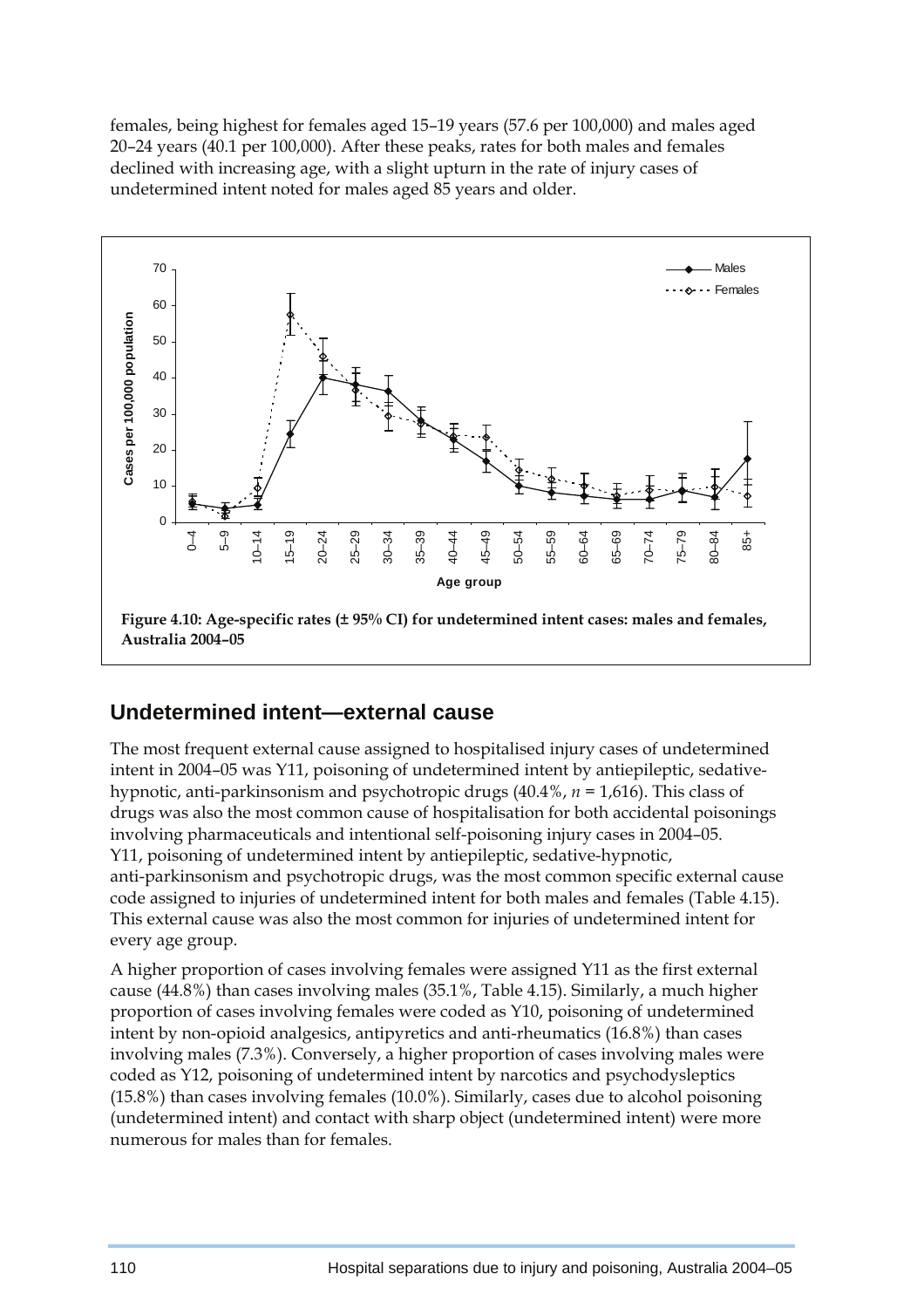#### **Table 4.15: First external cause for undetermined intent cases: males, females and persons, Australia 2004–05**

| <b>External cause</b>                                                                                                                       | <b>Males</b> | <b>Females</b> | <b>Persons</b> |
|---------------------------------------------------------------------------------------------------------------------------------------------|--------------|----------------|----------------|
| Poisoning: non-opioid analgesics, antipyretics & anti-rheumatics,<br>undetermined intent (Y10)                                              | 134 (7.3%)   | 364 (16.8%)    | 498 (12.4%)    |
| Poisoning: antiepileptic, sedative-hypnotic, anti-parkinsonism &<br>psychotropic drugs, not elsewhere classified, undetermined intent (Y11) | 643 (35.1%)  | 973 (44.8%)    | 1,616 (40.4%)  |
| Poisoning: narcotics & psychodysleptics [hallucinogens], not elsewhere<br>classified, undetermined intent (Y12)                             | 290 (15.8%)  | 217 (10.0%)    | 507 (12.7%)    |
| Poisoning: other drugs acting on the autonomic nervous system,<br>undetermined intent (Y13)                                                 | 18 (1.0%)    | 17 (0.8%)      | 35 (0.9%)      |
| Poisoning: other & unspecified drugs, medicaments & biological<br>substances, undetermined intent (Y14)                                     | 145 (7.9%)   | 250 (11.5%)    | 395 (9.9%)     |
| Poisoning: alcohol, undetermined intent (Y15)                                                                                               | 99 (5.4%)    | 79 (3.6%)      | 178 (4.4%)     |
| Poisoning: organic solvents & halogenated hydrocarbons & their vapours,<br>undetermined intent (Y16)                                        | 40 (2.2%)    | 26 (1.2%)      | 66 (1.6%)      |
| Poisoning: other gases & vapours, undetermined intent (Y17)                                                                                 | 14 (0.8%)    | $9(0.4\%)$     | 23 (0.6%)      |
| Poisoning: pesticides, undetermined intent (Y18)                                                                                            | 61 (3.3%)    | $9(0.4\%)$     | 70 (1.7%)      |
| Poisoning: other & unspecified chemicals & noxious substances,<br>undetermined intent (Y19)                                                 | 31 (1.7%)    | 34 (1.6%)      | 65 (1.6%)      |
| Hanging, strangulation & suffocation, undetermined intent (Y20)                                                                             | $*(1.3\%)$   | $*(0.2\%)$     | 28 (0.7%)      |
| Other & unspecified firearm discharge, undetermined intent (Y24)                                                                            | $*(1.2\%)$   | $*(0.1\%)$     | 24 (0.6%)      |
| Exposure to smoke, fire & flames, undetermined intent (Y26)                                                                                 | 44 (2.4%)    | 23 (1.1%)      | 67 (1.7%)      |
| Contact with sharp object, undetermined intent (Y28)                                                                                        | 143 (7.8%)   | 84 (3.9%)      | 227 (5.7%)     |
| Contact with blunt object, undetermined intent (Y29)                                                                                        | $*(0.9\%)$   | $*(0.2\%)$     | 21 (0.5%)      |
| Falling, jumping or pushed from a high place, undetermined intent (Y30)                                                                     | $*(0.8\%)$   | $*(0.2\%)$     | 19 (0.5%)      |
| Other specified events, undetermined intent (Y33)                                                                                           | $9(0.5\%)$   | $10(0.5\%)$    | 19 (0.5%)      |
| Unspecified event, undetermined intent (Y34)                                                                                                | 60 (3.3%)    | 36 (1.7%)      | 96 (2.4%)      |
| Sequelae of events of undetermined intent (Y87)                                                                                             | $10(0.5\%)$  | $10(0.5\%)$    | 20 (0.5%)      |
| Other undetermined intent (Y21, Y22, Y27, Y31 & Y32)                                                                                        | 13 (0.7%)    | 17 (0.8%)      | 30 (0.7%)      |
| Total                                                                                                                                       | 1,832        | 2,172          | 4,004          |

\* Small cell counts have been suppressed.

#### **Undetermined intent—place and activity**

Nearly half of all hospitalised injury cases of undetermined intent in 2004–05 were coded with an unspecified place of occurrence (48.7%, *n =* 1,950). A higher proportion of cases involving males were given an unspecified place of occurrence code (53.9%) than cases involving females (44.3%, Table 4.16). Most of the remaining cases were reported to have occurred in the home (38.4%, *n =* 1,539) and a higher proportion of cases for females were reported to have occurred in the home (44.1%) than cases involving males (31.8%).

Nearly all injury cases of undetermined intent in 2004–05 were reported to have occurred while the person was involved in other and unspecified activities (95.2%, Table 4.17).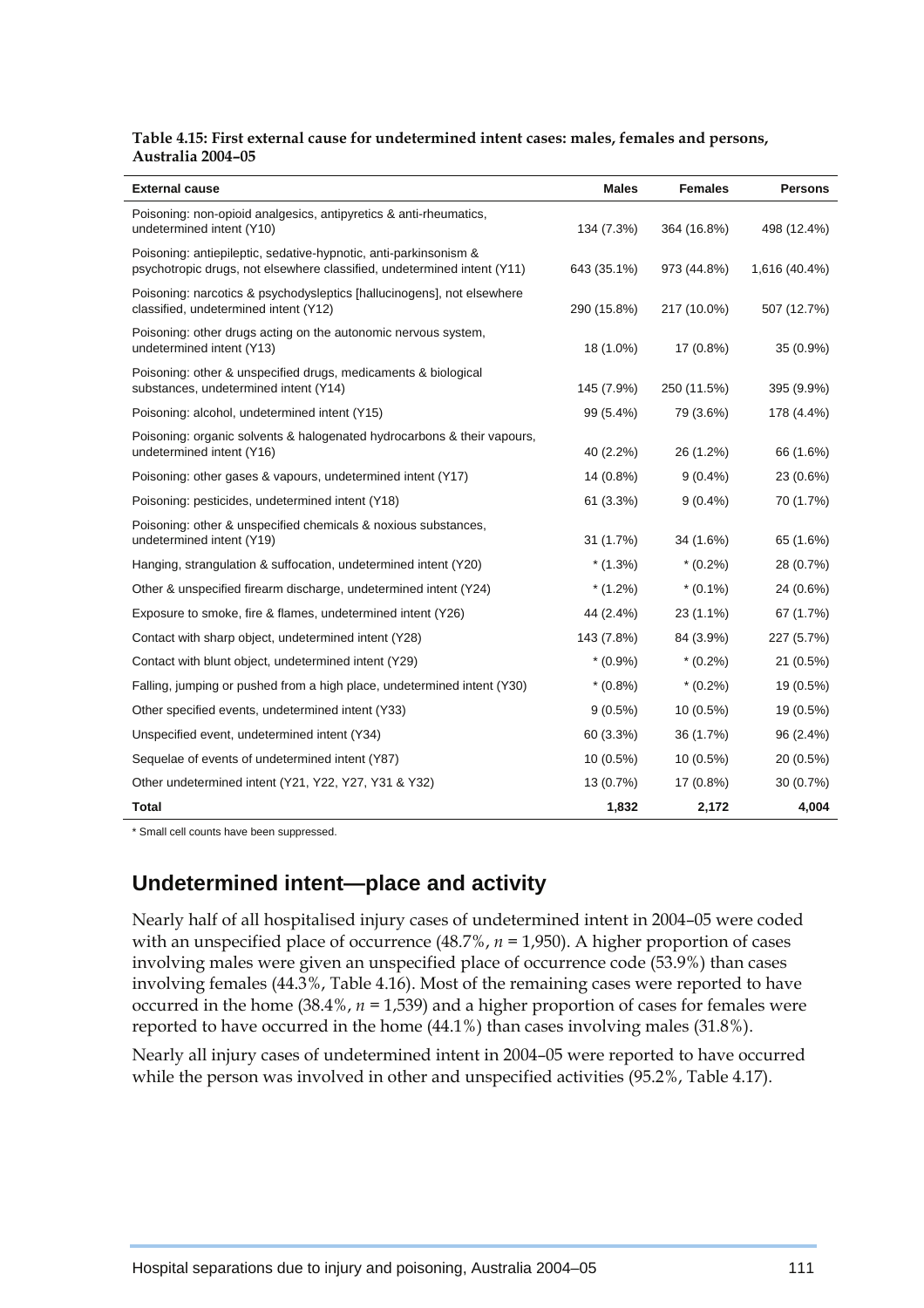| <b>Place of occurrence</b>                                  | <b>Males</b> | <b>Females</b> | <b>Persons</b> |
|-------------------------------------------------------------|--------------|----------------|----------------|
| Home                                                        | 582 (31.8%)  | 957 (44.1%)    | 1,539 (38.4%)  |
| Residential institution                                     | 18 (1.0%)    | 15 (0.7%)      | 33 (0.8%)      |
| School                                                      | $9(0.5\%)$   | 14 (0.6%)      | 23 (0.6%)      |
| Health service area                                         | 50 (2.7%)    | 75 (3.5%)      | 125 (3.1%)     |
| Other specified institution & public administrative area    | $*(0.4\%)$   | $*(0.1\%)$     | $10(0.2\%)$    |
| Sports & athletics area                                     | $*(0.5\%)$   | $*(0.2\%)$     | 13 (0.3%)      |
| Street & highway                                            | 44 (2.4%)    | 15 (0.7%)      | 59 (1.5%)      |
| Trade & service area                                        | 68 (3.7%)    | 81 (3.7%)      | 149 (3.7%)     |
| Other specified place of occurrence (including industrial & |              |                |                |
| construction areas & farms)                                 | 46 (2.5%)    | 32 (1.5%)      | 78 (1.9%)      |
| Unspecified place of occurrence                             | 987 (53.9%)  | 963 (44.3%)    | 1,950 (48.7%)  |
| Place not reported/not applicable                           | 12 (0.7%)    | 13 (0.6%)      | $25(0.6\%)$    |
| <b>Total</b>                                                | 1,832        | 2,172          | 4,004          |

**Table 4.16: Place of occurrence for undetermined intent cases: males, females and persons, Australia 2004–05** 

\* Small cell counts have been suppressed.

| Table 4.17: Activity at time of occurrence for undetermined intent cases: males, females and |
|----------------------------------------------------------------------------------------------|
| persons, Australia 2004–05                                                                   |

| Activity                              | <b>Males</b>  | <b>Females</b> | <b>Persons</b> |
|---------------------------------------|---------------|----------------|----------------|
| While engaged in sports               | $*(0.4\%)$    | $*(0.2\%)$     | $11(0.3\%)$    |
| While engaged in leisure              | 18 (1.0%)     | 29 (1.3%)      | 47 (1.2%)      |
| While working for income              | $*(1.1\%)$    | $*(0.2\%)$     | 25 (0.6%)      |
| While engaged in other types of work  | $8(0.4\%)$    | $5(0.2\%)$     | 13 (0.3%)      |
| While resting, sleeping, eating, etc. | $21(1.1\%)$   | 20 (0.9%)      | 41 (1.0%)      |
| Other specified activity              | 657 (35.9%)   | 958 (44.1%)    | 1,615 (40.3%)  |
| Unspecified activity                  | 1,078 (58.8%) | 1,118 (51.5%)  | 2,196 (54.8%)  |
| Activity not reported/not applicable  | 22 (1.2%)     | 34 (1.6%)      | 56 (1.4%)      |
| <b>Total</b>                          | 1,832         | 2,172          | 4,004          |

\* Small cell counts have been suppressed.

## **Undetermined intent—principal diagnosis**

Three-quarters of all hospitalised injury cases of undetermined intent in 2004–05 were assigned a principal diagnosis describing poisoning by pharmaceutical substances (76.2%, *n =* 3,050). Poisoning by pharmaceutical substances was the leading cause of undetermined intent cases for both males and females and for every age group. A higher proportion of undetermined intent cases involving females were assigned such principal diagnoses (83.8%) than cases involving males (67.1%, Table 4.18). Conversely, notably higher proportions of cases involving males were assigned principal diagnoses describing toxic effects of non-pharmaceutical substances, burns, injuries to the wrist and hand and head injuries, than cases involving females.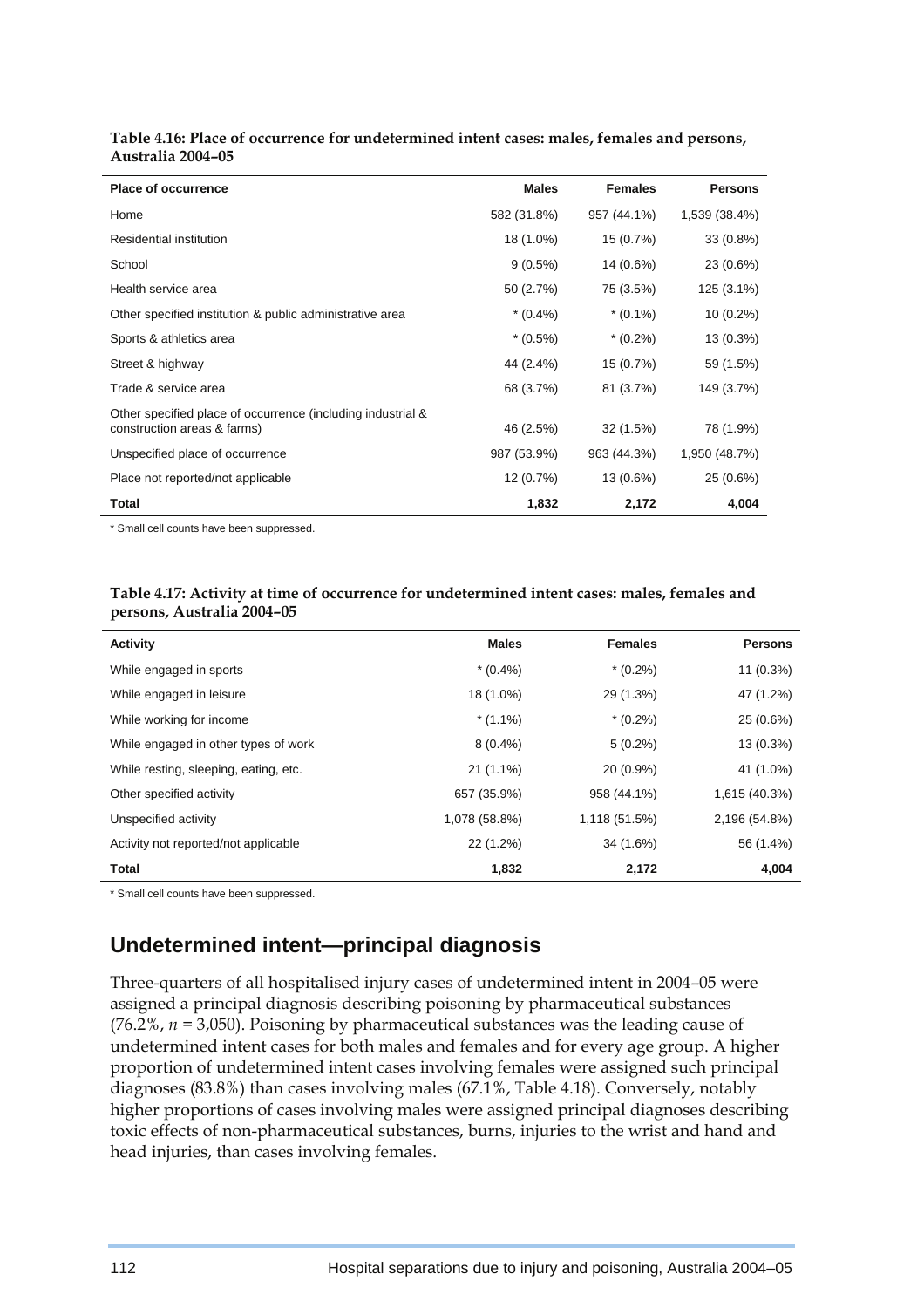Similarly, nearly nine in ten hospitalised injury cases of undetermined intent were described as being poisoning or toxic effects in nature (86.0%, *n =* 3,445) and again a higher proportion of cases involving females were described as such than cases involving males (90.8% vs. 80.3%, respectively). Not surprisingly, then, most injury cases of undetermined intent  $(89.5\%, n = 3.584)$  were classed as 'other injuries not specified by body region'.

| <b>Principal diagnosis</b>                                  | <b>Males</b>  | <b>Females</b> | <b>Persons</b> |
|-------------------------------------------------------------|---------------|----------------|----------------|
| Injuries to the head                                        | 47 (2.6%)     | 25 (1.2%)      | 72 (1.8%)      |
| Injuries to the neck                                        | $*(0.3\%)$    | $*(0.1\%)$     | $7(0.2\%)$     |
| Injuries to the thorax                                      | 13 (0.7%)     | $9(0.4\%)$     | 22 (0.5%)      |
| Injuries to the abdomen, lower back, lumbar spine & pelvis  | 16 (0.9%)     | $10(0.5\%)$    | 26 (0.6%)      |
| Injuries to the shoulder & upper arm                        | 19 (1.0%)     | $8(0.4\%)$     | 27 (0.7%)      |
| Injuries to the elbow & forearm                             | 31 (1.7%)     | 25 (1.2%)      | 56 (1.4%)      |
| Injuries to the wrist & hand                                | 94 (5.1%)     | 43 (2.0%)      | 137 (3.4%)     |
| Injuries to the hip & thigh                                 | 12 (0.7%)     | 10 (0.5%)      | $22(0.5\%)$    |
| Injuries to the knee & lower leg                            | 20 (1.1%)     | 7(0.3%)        | 27 (0.7%)      |
| Injuries to the ankle & foot                                | 18 (1.0%)     | 6(0.3%)        | 24 (0.6%)      |
| Injuries to unspecified parts of trunk, limb or body region | $*(0.2\%)$    | $*(0.2\%)$     | $7(0.2\%)$     |
| <b>Burns</b>                                                | 49 (2.7%)     | 31 (1.4%)      | 80 (2.0%)      |
| Poisoning by drugs, medicaments & biological substances     | 1,229 (67.1%) | 1,821 (83.8%)  | 3,050 (76.2%)  |
| Toxic effects of non-medical substances                     | 243 (13.3%)   | 157 (7.2%)     | 400 (10.0%)    |
| Other & unspecified effects of external causes              | 24 (1.3%)     | 7(0.3%)        | $31(0.8\%)$    |
| Certain early complications of trauma                       | 6(0.3%)       | $7(0.3\%)$     | 13 (0.3%)      |
| Total <sup>t</sup>                                          | 1,832         | 2,172          | 4,004          |

**Table 4.18: Principal diagnosis for undetermined intent cases: males, females and persons, Australia 2004–05** 

\* Small cell counts have been suppressed.

† Totals include 3 cases from categories too small to publish.

#### **Undetermined intent—length of stay**

The total number of patient-days attributed to hospitalised cases of injuries of undetermined intent in 2004–05 was 9,317, 0.7% of all patient-days due to community injuries in this year. Two in five separations for injuries of undetermined intent were discharged on the same day as admitted to hospital (41.9%, *n =* 1,742). Including these separations, 78.4% of all separations for injuries of undetermined intent had a length of stay of only one day (*n =* 3,254). Some very long lengths of stay were observed for injuries of undetermined intent, however, in excess of 200 days (*n =* 2). Accordingly, the overall mean length of stay per case was twice as long as actually observed for most cases; 2.3 days.

Males had a longer mean length of stay for injuries of undetermined intent (2.7 days) than females (2.0 days), but the patterns of mean lengths of stay according to age were quite similar for both males and females (Figure 4.11). The large fluctuations in mean lengths of stay for different age groups are, in part, due to the quite small numbers of cases underpinning these means, particularly at older ages.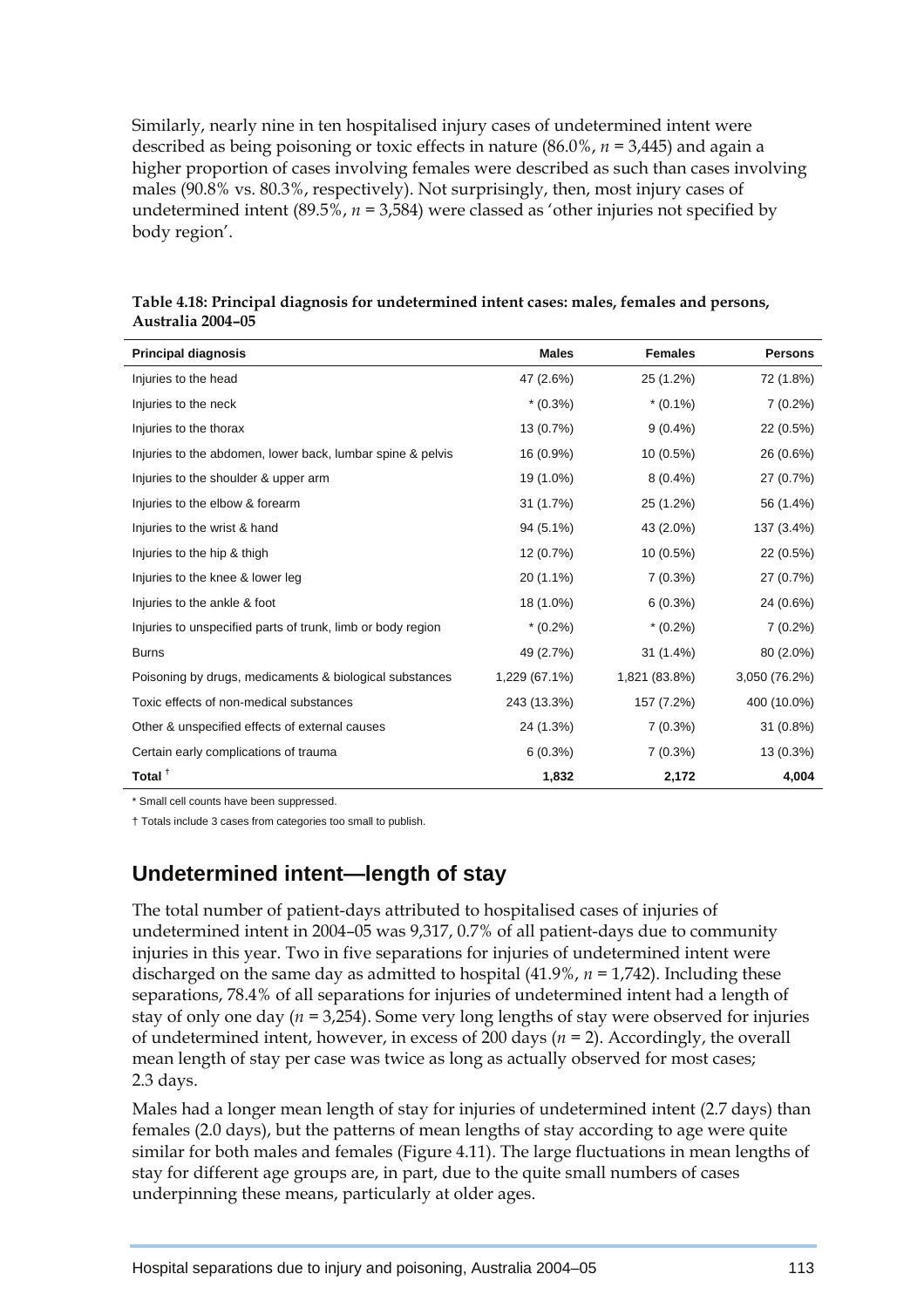

#### **Undetermined intent—state of usual residence**

Age-standardised rates of injury cases of undetermined intent for both males and females were highest for residents of Victoria and these rates were significantly higher than those observed for residents of most other states and territories (Figure 4.12). Further, the rate of injuries of undetermined intent for females resident in Victoria was significantly higher than that for Victorian males, while in most other states and territories, the rates of cases involving males and females were statistically similar.